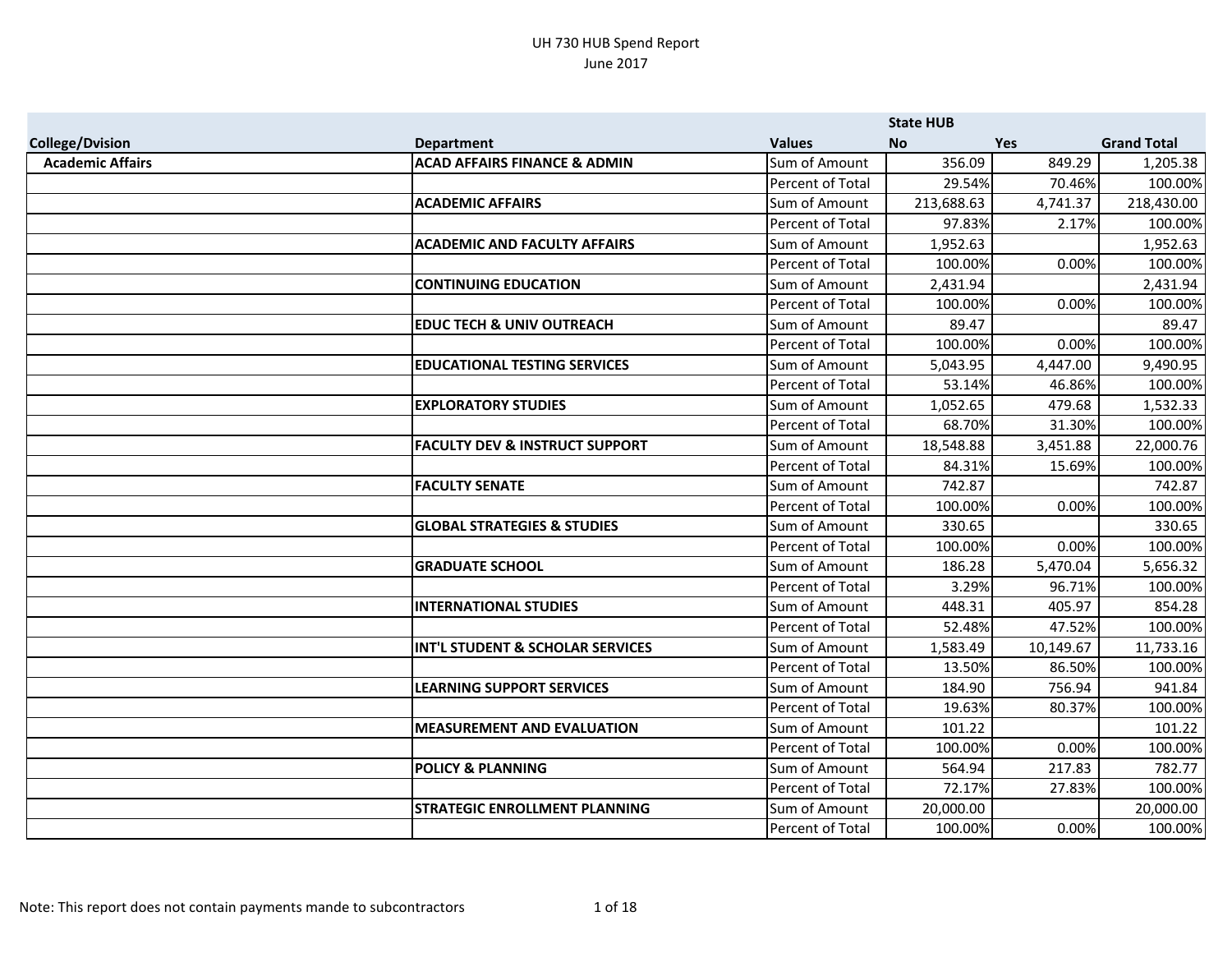|                                          |                                       |                         | <b>State HUB</b> |            |                    |
|------------------------------------------|---------------------------------------|-------------------------|------------------|------------|--------------------|
| <b>College/Dvision</b>                   | <b>Department</b>                     | <b>Values</b>           | <b>No</b>        | <b>Yes</b> | <b>Grand Total</b> |
| <b>Academic Affairs</b>                  | <b>UH ENERGY</b>                      | Sum of Amount           | 37,468.95        | 6,789.40   | 44,258.35          |
|                                          |                                       | Percent of Total        | 84.66%           | 15.34%     | 100.00%            |
|                                          | UH OFF-CAMPUS SUPPORT                 | Sum of Amount           | 1,639.88         |            | 1,639.88           |
|                                          |                                       | Percent of Total        | 100.00%          | 0.00%      | 100.00%            |
|                                          | <b>UH SUGAR LAND</b>                  | Sum of Amount           | 111,057.58       | 15,588.47  | 126,646.05         |
|                                          |                                       | <b>Percent of Total</b> | 87.69%           | 12.31%     | 100.00%            |
|                                          | <b>UNDERGRADUATE ACADEMIC AFFAIRS</b> | Sum of Amount           | 80.57            |            | 80.57              |
|                                          |                                       | Percent of Total        | 100.00%          | 0.00%      | 100.00%            |
|                                          | <b>UNDERGRADUATE STUDENT SUCCESS</b>  | Sum of Amount           | 4,405.48         | 875.00     | 5,280.48           |
|                                          |                                       | Percent of Total        | 83.43%           | 16.57%     | 100.00%            |
|                                          | UNDERGRADUATE STUDENT SUCCESS CTR     | Sum of Amount           | 101.22           |            | 101.22             |
|                                          |                                       | Percent of Total        | 100.00%          | 0.00%      | 100.00%            |
|                                          | <b>WRITING CENTER</b>                 | Sum of Amount           | 516.51           |            | 516.51             |
|                                          |                                       | Percent of Total        | 100.00%          | 0.00%      | 100.00%            |
| <b>Academic Affairs Sum of Amount</b>    |                                       |                         | 422,577.09       | 54,222.54  | 476,799.63         |
| <b>Academic Affairs Percent of Total</b> |                                       |                         | 88.63%           | 11.37%     | 100.00%            |
| <b>Administration and Finance</b>        | <b>ADMINISTRATION &amp; FINANCE</b>   | Sum of Amount           | 68,193.59        | 6,871.63   | 75,065.22          |
|                                          |                                       | Percent of Total        | 90.85%           | 9.15%      | 100.00%            |
|                                          | <b>AUXILIARY SERVICES OPERATIONS</b>  | Sum of Amount           | 16,940.76        | 7,639.96   | 24,580.72          |
|                                          |                                       | Percent of Total        | 68.92%           | 31.08%     | 100.00%            |
|                                          | <b>BUDGET</b>                         | Sum of Amount           | 423.89           | 46.27      | 470.16             |
|                                          |                                       | Percent of Total        | 90.16%           | 9.84%      | 100.00%            |
|                                          | <b>BUSINESS SERVICES</b>              | Sum of Amount           | 661.27           |            | 661.27             |
|                                          |                                       | <b>Percent of Total</b> | 100.00%          | 0.00%      | 100.00%            |
|                                          | <b>BUSINESS SERVICES III</b>          | Sum of Amount           | 84.57            | 564.71     | 649.28             |
|                                          |                                       | Percent of Total        | 13.03%           | 86.97%     | 100.00%            |
|                                          | <b>BUSINESS SERVICES SITE II</b>      | Sum of Amount           | 579.69           | 1,817.68   | 2,397.37           |
|                                          |                                       | Percent of Total        | 24.18%           | 75.82%     | 100.00%            |
|                                          | <b>CENTRAL FACILITY SERVICES</b>      | Sum of Amount           | 1,546.65         |            | 1,546.65           |
|                                          |                                       | Percent of Total        | 100.00%          | 0.00%      | 100.00%            |
|                                          | <b>COUGAR CARD</b>                    | Sum of Amount           | 7,607.91         | 2,244.45   | 9,852.36           |
|                                          |                                       | Percent of Total        | 77.22%           | 22.78%     | 100.00%            |
|                                          | <b>CULLEN PERFORMANCE HALL</b>        | Sum of Amount           | 191,355.67       |            | 191,355.67         |
|                                          |                                       | Percent of Total        | 100.00%          | 0.00%      | 100.00%            |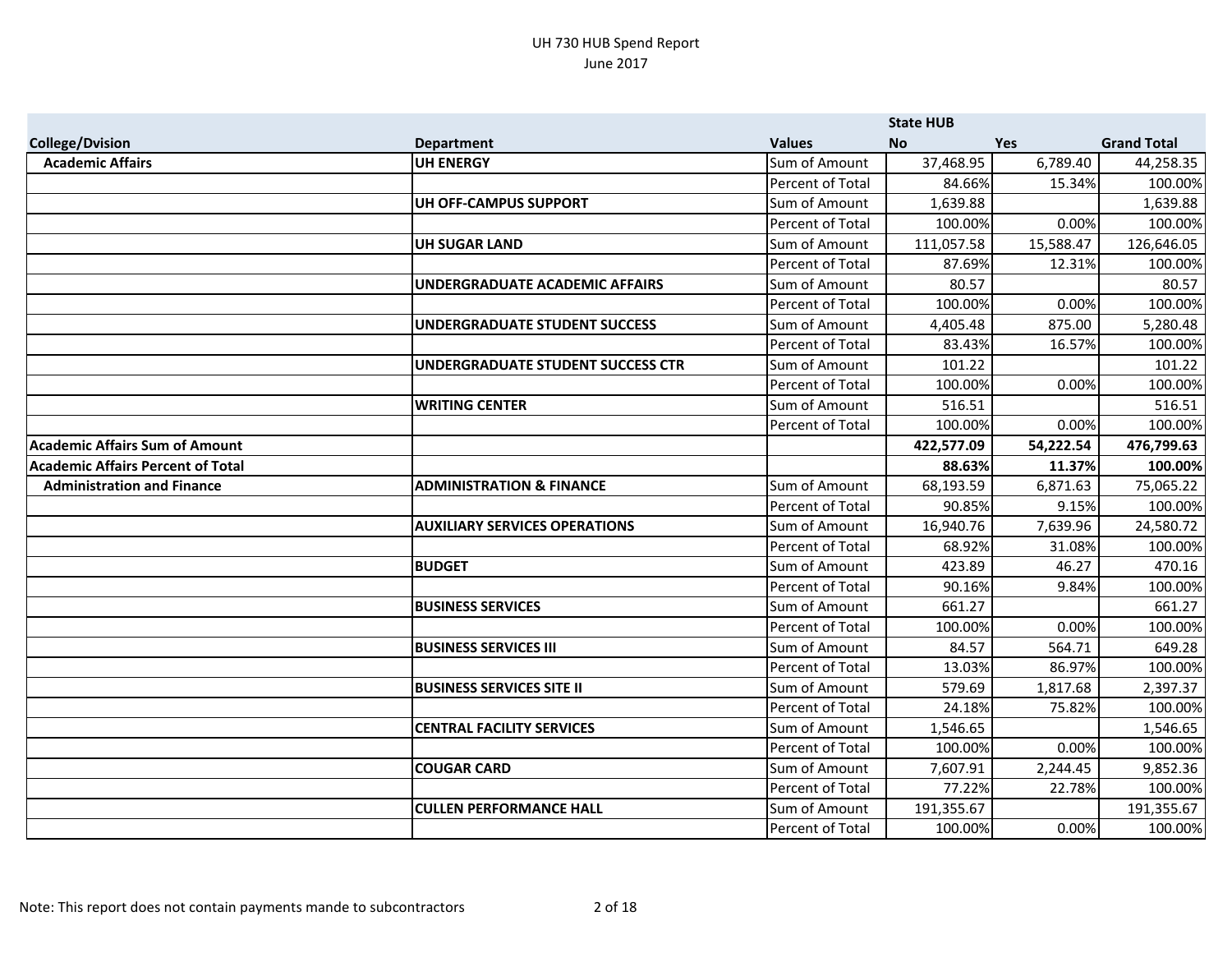|                                   |                                               |                         | <b>State HUB</b> |            |                    |
|-----------------------------------|-----------------------------------------------|-------------------------|------------------|------------|--------------------|
| <b>College/Dvision</b>            | <b>Department</b>                             | <b>Values</b>           | <b>No</b>        | Yes        | <b>Grand Total</b> |
| <b>Administration and Finance</b> | DEPT OF PUBLIC SAFETY ADMINIST                | Sum of Amount           |                  | 27,927.95  | 27,927.95          |
|                                   |                                               | Percent of Total        | 0.00%            | 100.00%    | 100.00%            |
|                                   | <b>ENTERPRISE SYSTEMS</b>                     | Sum of Amount           | 555,455.74       | 29,129.15  | 584,584.89         |
|                                   |                                               | Percent of Total        | 95.02%           | 4.98%      | 100.00%            |
|                                   | <b>ENV HEALTH &amp; LIFE SAFETY</b>           | Sum of Amount           | 502.77           | 609.23     | 1,112.00           |
|                                   |                                               | Percent of Total        | 45.21%           | 54.79%     | 100.00%            |
|                                   | <b>FACILITIES MANAGEMENT</b>                  | Sum of Amount           | 22,994.78        | 78,191.90  | 101,186.68         |
|                                   |                                               | <b>Percent of Total</b> | 22.73%           | 77.27%     | 100.00%            |
|                                   | <b>FACILITIES OPERATION &amp; MAINT</b>       | Sum of Amount           | 7,592.72         |            | 7,592.72           |
|                                   |                                               | <b>Percent of Total</b> | 100.00%          | 0.00%      | 100.00%            |
|                                   | <b>FACILITIES PLANNING &amp; CONSTRUCTION</b> | Sum of Amount           | 11,962,382.62    | 183,082.65 | 12,145,465.27      |
|                                   |                                               | Percent of Total        | 98.49%           | 1.51%      | 100.00%            |
|                                   | <b>FACILITIES/CONSTRUCTION MGMT ADMIN</b>     | Sum of Amount           | 15.44            |            | 15.44              |
|                                   |                                               | <b>Percent of Total</b> | 100.00%          | 0.00%      | 100.00%            |
|                                   | <b>FINANCE-A&amp;F</b>                        | Sum of Amount           | 788.55           | 271.92     | 1,060.47           |
|                                   |                                               | <b>Percent of Total</b> | 74.36%           | 25.64%     | 100.00%            |
|                                   | <b>FINANCIAL REPORTING</b>                    | Sum of Amount           |                  | 2,527.70   | 2,527.70           |
|                                   |                                               | Percent of Total        | 0.00%            | 100.00%    | 100.00%            |
|                                   | HIGH PERFORMANCE & COMPUTING & NETWK          | Sum of Amount           |                  | 1,761.32   | 1,761.32           |
|                                   |                                               | Percent of Total        | 0.00%            | 100.00%    | 100.00%            |
|                                   | <b>HUMAN RESOURCES</b>                        | Sum of Amount           | 33,359.54        | 2,209.59   | 35,569.13          |
|                                   |                                               | <b>Percent of Total</b> | 93.79%           | 6.21%      | 100.00%            |
|                                   | <b>INST - BUDGET</b>                          | Sum of Amount           | 31,622.19        |            | 31,622.19          |
|                                   |                                               | Percent of Total        | 100.00%          | 0.00%      | 100.00%            |
|                                   | <b>INST - BUSINESS SERVICES</b>               | Sum of Amount           | 3,234,498.24     |            | 3,234,498.24       |
|                                   |                                               | Percent of Total        | 100.00%          | 0.00%      | 100.00%            |
|                                   | <b>KUHA RADIO</b>                             | Sum of Amount           | 12,036.14        |            | 12,036.14          |
|                                   |                                               | Percent of Total        | 100.00%          | 0.00%      | 100.00%            |
|                                   | <b>KUHF RADIO</b>                             | Sum of Amount           | 165,214.23       | 9,290.60   | 174,504.83         |
|                                   |                                               | Percent of Total        | 94.68%           | 5.32%      | 100.00%            |
|                                   | <b>MINOR AND PLANNED PROJECTS</b>             | Sum of Amount           | 250,004.65       | 77,683.35  | 327,688.00         |
|                                   |                                               | Percent of Total        | 76.29%           | 23.71%     | 100.00%            |
|                                   | <b>MINOR IN-HOUSE CONSTRUCTION</b>            | Sum of Amount           | 8,388.50         | 21,231.18  | 29,619.68          |
|                                   |                                               | Percent of Total        | 28.32%           | 71.68%     | 100.00%            |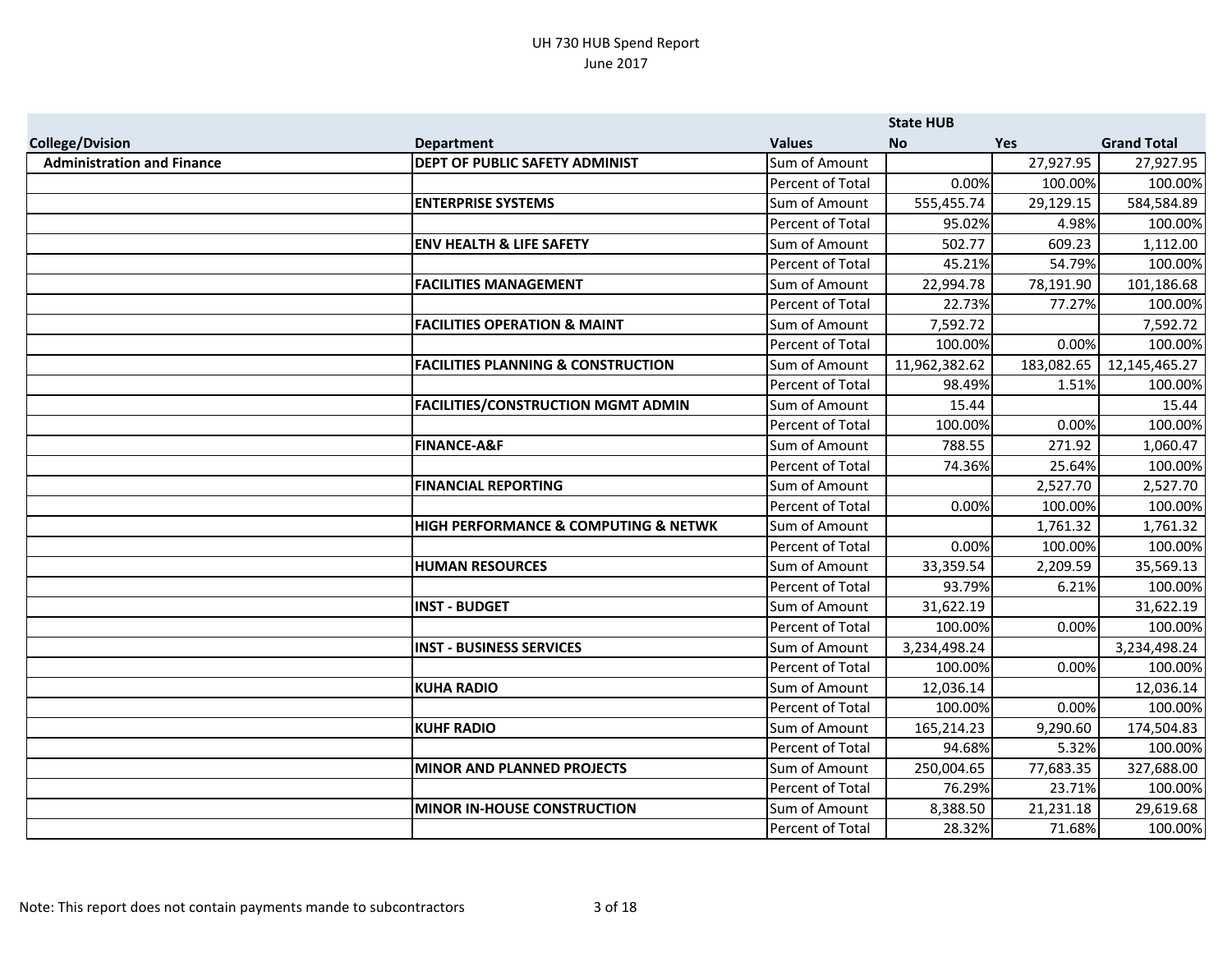|                                   |                                          |                  | <b>State HUB</b> |            |                    |
|-----------------------------------|------------------------------------------|------------------|------------------|------------|--------------------|
| <b>College/Dvision</b>            | <b>Department</b>                        | <b>Values</b>    | <b>No</b>        | <b>Yes</b> | <b>Grand Total</b> |
| <b>Administration and Finance</b> | <b>OFFICE EQUAL OPPORTUNITY SRVS</b>     | Sum of Amount    | 4,381.85         | 25.98      | 4,407.83           |
|                                   |                                          | Percent of Total | 99.41%           | 0.59%      | 100.00%            |
|                                   | PARKING & TRANSPORTATION OPERATIONS      | Sum of Amount    | 785,325.95       | 3,949.07   | 789,275.02         |
|                                   |                                          | Percent of Total | 99.50%           | 0.50%      | 100.00%            |
|                                   | PHY PLANT-AUTOMOTIVE                     | Sum of Amount    | 52,525.74        | 2,599.98   | 55,125.72          |
|                                   |                                          | Percent of Total | 95.28%           | 4.72%      | 100.00%            |
|                                   | PHY PLANT-GROUNDS MAINT                  | Sum of Amount    | 6,555.86         |            | 6,555.86           |
|                                   |                                          | Percent of Total | 100.00%          | 0.00%      | 100.00%            |
|                                   | <b>PHY PLANT-SOLID WASTE</b>             | Sum of Amount    | 1,207.60         |            | 1,207.60           |
|                                   |                                          | Percent of Total | 100.00%          | 0.00%      | 100.00%            |
|                                   | <b>PHYSICAL PLANT</b>                    | Sum of Amount    | 163,820.83       | 286,785.94 | 450,606.77         |
|                                   |                                          | Percent of Total | 36.36%           | 63.64%     | 100.00%            |
|                                   | <b>POLICE</b>                            | Sum of Amount    | 13,087.11        | 2,482.90   | 15,570.01          |
|                                   |                                          | Percent of Total | 84.05%           | 15.95%     | 100.00%            |
|                                   | <b>POSTAL SERVICES OPERATIONS</b>        | Sum of Amount    | 107.85           |            | 107.85             |
|                                   |                                          | Percent of Total | 100.00%          | 0.00%      | 100.00%            |
|                                   | <b>PRINTING OPERATIONS</b>               | Sum of Amount    | 23,538.93        | 616.42     | 24,155.35          |
|                                   |                                          | Percent of Total | 97.45%           | 2.55%      | 100.00%            |
|                                   | <b>PUBLIC ART</b>                        | Sum of Amount    | 85,517.06        |            | 85,517.06          |
|                                   |                                          | Percent of Total | 100.00%          | 0.00%      | 100.00%            |
|                                   | <b>PUBLIC SAFETY SYSTEMS</b>             | Sum of Amount    | 56,888.28        |            | 56,888.28          |
|                                   |                                          | Percent of Total | 100.00%          | 0.00%      | 100.00%            |
|                                   | <b>PURCHASED UTILITIES</b>               | Sum of Amount    | 14,380.10        |            | 14,380.10          |
|                                   |                                          | Percent of Total | 100.00%          | 0.00%      | 100.00%            |
|                                   | <b>REAL ESTATE SERVICES</b>              | Sum of Amount    | 2,300.00         |            | 2,300.00           |
|                                   |                                          | Percent of Total | 100.00%          | 0.00%      | 100.00%            |
|                                   | <b>RISK MANAGEMENT</b>                   | Sum of Amount    | 203.79           | 101.35     | 305.14             |
|                                   |                                          | Percent of Total | 66.79%           | 33.21%     | 100.00%            |
|                                   | <b>SERVICE LEVEL AGREEMENT</b>           | Sum of Amount    | 7,342.68         | 170,132.16 | 177,474.84         |
|                                   |                                          | Percent of Total | 4.14%            | 95.86%     | 100.00%            |
|                                   | <b>STUDENT BUSINESS SERVICES</b>         | Sum of Amount    | 23,454.12        | 1,520.01   | 24,974.13          |
|                                   |                                          | Percent of Total | 93.91%           | 6.09%      | 100.00%            |
|                                   | <b>TECHNOLOGY SERVICES &amp; SUPPORT</b> | Sum of Amount    | 168,458.23       | 111,493.49 | 279,951.72         |
|                                   |                                          | Percent of Total | 60.17%           | 39.83%     | 100.00%            |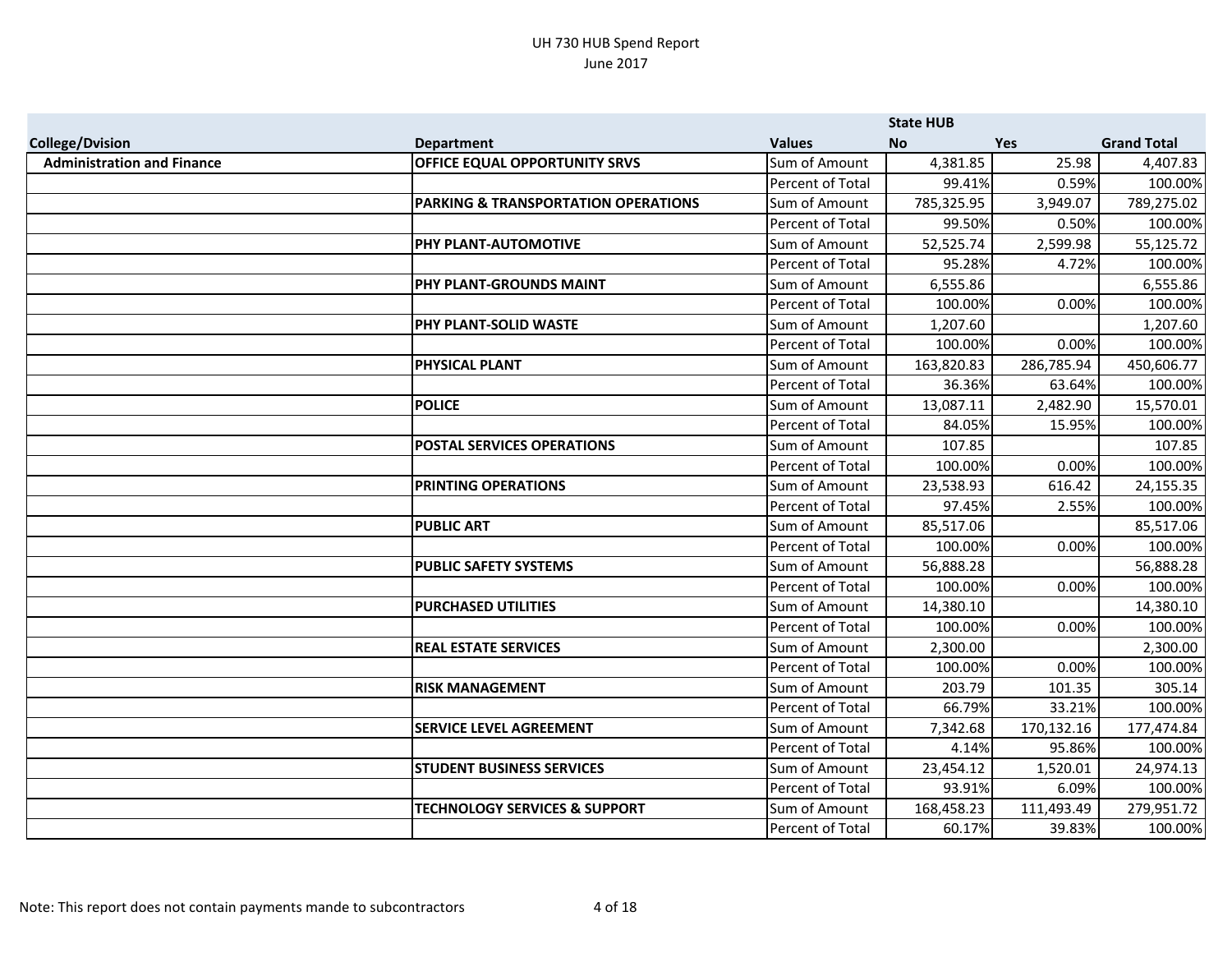|                                                 |                                             |                         | <b>State HUB</b> |              |                    |
|-------------------------------------------------|---------------------------------------------|-------------------------|------------------|--------------|--------------------|
| <b>College/Dvision</b>                          | <b>Department</b>                           | <b>Values</b>           | <b>No</b>        | <b>Yes</b>   | <b>Grand Total</b> |
| <b>Administration and Finance</b>               | TV PUBLIC BROADCASTING                      | Sum of Amount           | 71,325.89        | 4,013.47     | 75,339.36          |
|                                                 |                                             | Percent of Total        | 94.67%           | 5.33%        | 100.00%            |
|                                                 | UH SPORTS & ENTERTAINMENT SVC               | Sum of Amount           | 344,841.26       |              | 344,841.26         |
|                                                 |                                             | Percent of Total        | 100.00%          | 0.00%        | 100.00%            |
|                                                 | UIT EXTERNALLY FUNDED PROJECTS              | Sum of Amount           |                  | 30,820.00    | 30,820.00          |
|                                                 |                                             | Percent of Total        | 0.00%            | 100.00%      | 100.00%            |
|                                                 | <b>UIT SECURITY</b>                         | Sum of Amount           | 708.09           | 7,788.73     | 8,496.82           |
|                                                 |                                             | Percent of Total        | 8.33%            | 91.67%       | 100.00%            |
|                                                 | UNIV PROPERTY SERVICES OPERATIONS           | Sum of Amount           | 251,983.50       | 5,373.51     | 257,357.01         |
|                                                 |                                             | Percent of Total        | 97.91%           | 2.09%        | 100.00%            |
|                                                 | UNIVERSITY INFORMATION TECHNOLOGY           | Sum of Amount           | 4,172.72         | 10,755.27    | 14,927.99          |
|                                                 |                                             | Percent of Total        | 27.95%           | 72.05%       | 100.00%            |
| <b>Administration and Finance Sum of Amount</b> |                                             |                         | 18,654,377.55    | 1,091,559.52 | 19,745,937.07      |
| Administration and Finance Percent of Total     |                                             |                         | 94.47%           | 5.53%        | 100.00%            |
| Architecture                                    | <b>COMMU DESIGN CNTR SUSAN ROGERS</b>       | Sum of Amount           | 132.33           |              | 132.33             |
|                                                 |                                             | Percent of Total        | 100.00%          | 0.00%        | 100.00%            |
|                                                 | <b>DEAN, ARCHITECTURE</b>                   | Sum of Amount           | 47,331.07        | 5,584.16     | 52,915.23          |
|                                                 |                                             | Percent of Total        | 89.45%           | 10.55%       | 100.00%            |
| <b>Architecture Sum of Amount</b>               |                                             |                         | 47,463.40        | 5,584.16     | 53,047.56          |
| <b>Architecture Percent of Total</b>            |                                             |                         | 89.47%           | 10.53%       | 100.00%            |
| <b>Business Administration</b>                  | <b>ACCOUNTANCY AND TAXATION</b>             | Sum of Amount           | 3,869.87         | 3,882.97     | 7,752.84           |
|                                                 |                                             | <b>Percent of Total</b> | 49.92%           | 50.08%       | 100.00%            |
|                                                 | <b>ACCOUNTING CERTIFICATE PROGRAM</b>       | Sum of Amount           | 462.14           | 24.67        | 486.81             |
|                                                 |                                             | Percent of Total        | 94.93%           | 5.07%        | 100.00%            |
|                                                 | <b>BAUER CAREER SERVICES CTR</b>            | Sum of Amount           | 509.43           | 29.51        | 538.94             |
|                                                 |                                             | Percent of Total        | 94.52%           | 5.48%        | 100.00%            |
|                                                 | <b>BAUER COMMUNICATIONS</b>                 | Sum of Amount           | 17,888.44        | 5,038.23     | 22,926.67          |
|                                                 |                                             | Percent of Total        | 78.02%           | 21.98%       | 100.00%            |
|                                                 | <b>BAUER DIVISION OF TECHNOLOGY</b>         | Sum of Amount           | 24,684.09        | 6,222.48     | 30,906.57          |
|                                                 |                                             | Percent of Total        | 79.87%           | 20.13%       | 100.00%            |
|                                                 | <b>BAUER GRADUATE PROFESSIONAL PROGRAMS</b> | Sum of Amount           | 1,070.12         | 1,683.69     | 2,753.81           |
|                                                 |                                             | Percent of Total        | 38.86%           | 61.14%       | 100.00%            |
|                                                 | <b>CTR FOR EXECUTIVE DEVELOPMENT</b>        | Sum of Amount           | 23,005.98        |              | 23,005.98          |
|                                                 |                                             | Percent of Total        | 100.00%          | 0.00%        | 100.00%            |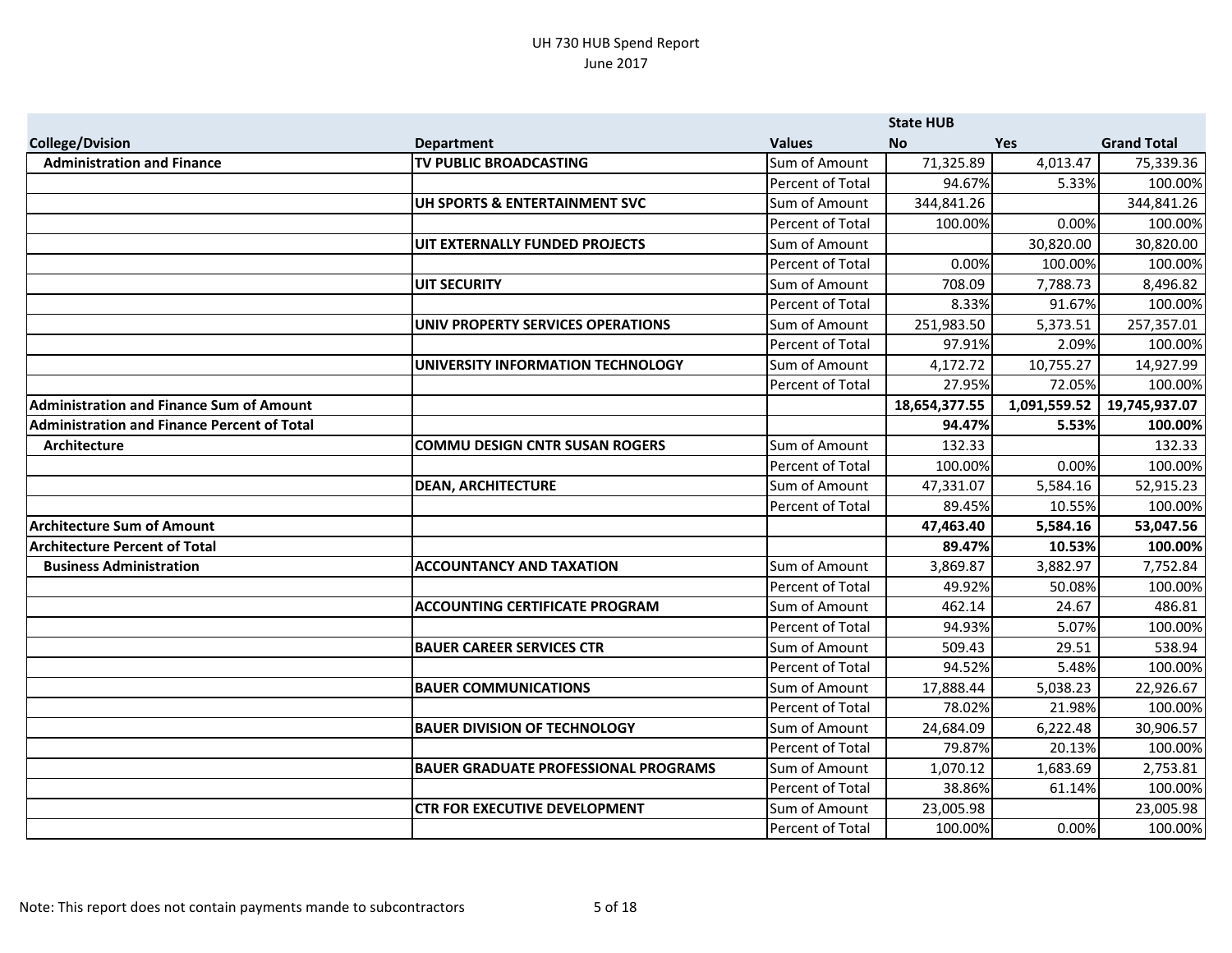|                                                 |                                              |                  | <b>State HUB</b> |            |                    |
|-------------------------------------------------|----------------------------------------------|------------------|------------------|------------|--------------------|
| <b>College/Dvision</b>                          | <b>Department</b>                            | <b>Values</b>    | <b>No</b>        | <b>Yes</b> | <b>Grand Total</b> |
| <b>Business Administration</b>                  | <b>DEAN'S OFFICE, BAUER COLLEGE</b>          | Sum of Amount    | 116,238.01       | 34,457.80  | 150,695.81         |
|                                                 |                                              | Percent of Total | 77.13%           | 22.87%     | 100.00%            |
|                                                 | <b>DECISION AND INFORMATION SCIEN</b>        | Sum of Amount    | 374.47           | 5,246.62   | 5,621.09           |
|                                                 |                                              | Percent of Total | 6.66%            | 93.34%     | 100.00%            |
|                                                 | <b>EXECUTIVE DEGREE PROGRAMS</b>             | Sum of Amount    | 32,815.63        | 7,780.18   | 40,595.81          |
|                                                 |                                              | Percent of Total | 80.84%           | 19.16%     | 100.00%            |
|                                                 | <b>FINANCE-BAUER COLLEGE</b>                 | Sum of Amount    | 4,672.86         | 2,393.92   | 7,066.78           |
|                                                 |                                              | Percent of Total | 66.12%           | 33.88%     | 100.00%            |
|                                                 | <b>GLOBAL ENERGY MGMT INST</b>               | Sum of Amount    | 320.00           |            | 320.00             |
|                                                 |                                              | Percent of Total | 100.00%          | 0.00%      | 100.00%            |
|                                                 | <b>MANAGEMENT-BAUER COLLEGE</b>              | Sum of Amount    | 18,084.10        | 4,518.06   | 22,602.16          |
|                                                 |                                              | Percent of Total | 80.01%           | 19.99%     | 100.00%            |
|                                                 | <b>MARKETING-BAUER COLLEGE</b>               | Sum of Amount    | 61,033.74        | 3,555.09   | 64,588.83          |
|                                                 |                                              | Percent of Total | 94.50%           | 5.50%      | 100.00%            |
|                                                 | <b>SALES EXCELLENCE INSTITUTE</b>            | Sum of Amount    | 13,834.55        | 30.27      | 13,864.82          |
|                                                 |                                              | Percent of Total | 99.78%           | 0.22%      | 100.00%            |
|                                                 | <b>SMALL BUSINESS DEV CENTER</b>             | Sum of Amount    | 26,241.59        | 7,257.59   | 33,499.18          |
|                                                 |                                              | Percent of Total | 78.34%           | 21.66%     | 100.00%            |
|                                                 | <b>UNDERGRAD BUSINESS PROG</b>               | Sum of Amount    | 691.31           | 2,146.28   | 2,837.59           |
|                                                 |                                              | Percent of Total | 24.36%           | 75.64%     | 100.00%            |
|                                                 | <b>WOLFF CTR FOR ENTREPRENEURSHIP</b>        | Sum of Amount    | 1,782.84         | 6,063.32   | 7,846.16           |
|                                                 |                                              | Percent of Total | 22.72%           | 77.28%     | 100.00%            |
| Business Administration Sum of Amount           |                                              |                  | 347,579.17       | 90,330.68  | 437,909.85         |
| <b>Business Administration Percent of Total</b> |                                              |                  | 79.37%           | 20.63%     | 100.00%            |
| <b>Chancellor/President</b>                     | <b>BASEBALL</b>                              | Sum of Amount    | 54,633.84        | 3,127.50   | 57,761.34          |
|                                                 |                                              | Percent of Total | 94.59%           | 5.41%      | 100.00%            |
|                                                 | <b>COMMUNITY RELATIONS &amp; INST ACCESS</b> | Sum of Amount    | 651.24           | 1,018.52   | 1,669.76           |
|                                                 |                                              | Percent of Total | 39.00%           | 61.00%     | 100.00%            |
|                                                 | <b>FOOTBALL</b>                              | Sum of Amount    | 4,781.03         | 7,355.08   | 12,136.11          |
|                                                 |                                              | Percent of Total | 39.40%           | 60.60%     | 100.00%            |
|                                                 | <b>INTERCOLLEGIATE ATHLETICS</b>             | Sum of Amount    | 1,313,534.52     | 38,832.92  | 1,352,367.44       |
|                                                 |                                              | Percent of Total | 97.13%           | 2.87%      | 100.00%            |
|                                                 | <b>MEN'S BASKETBALL</b>                      | Sum of Amount    | 30,253.30        |            | 30,253.30          |
|                                                 |                                              | Percent of Total | 100.00%          | 0.00%      | 100.00%            |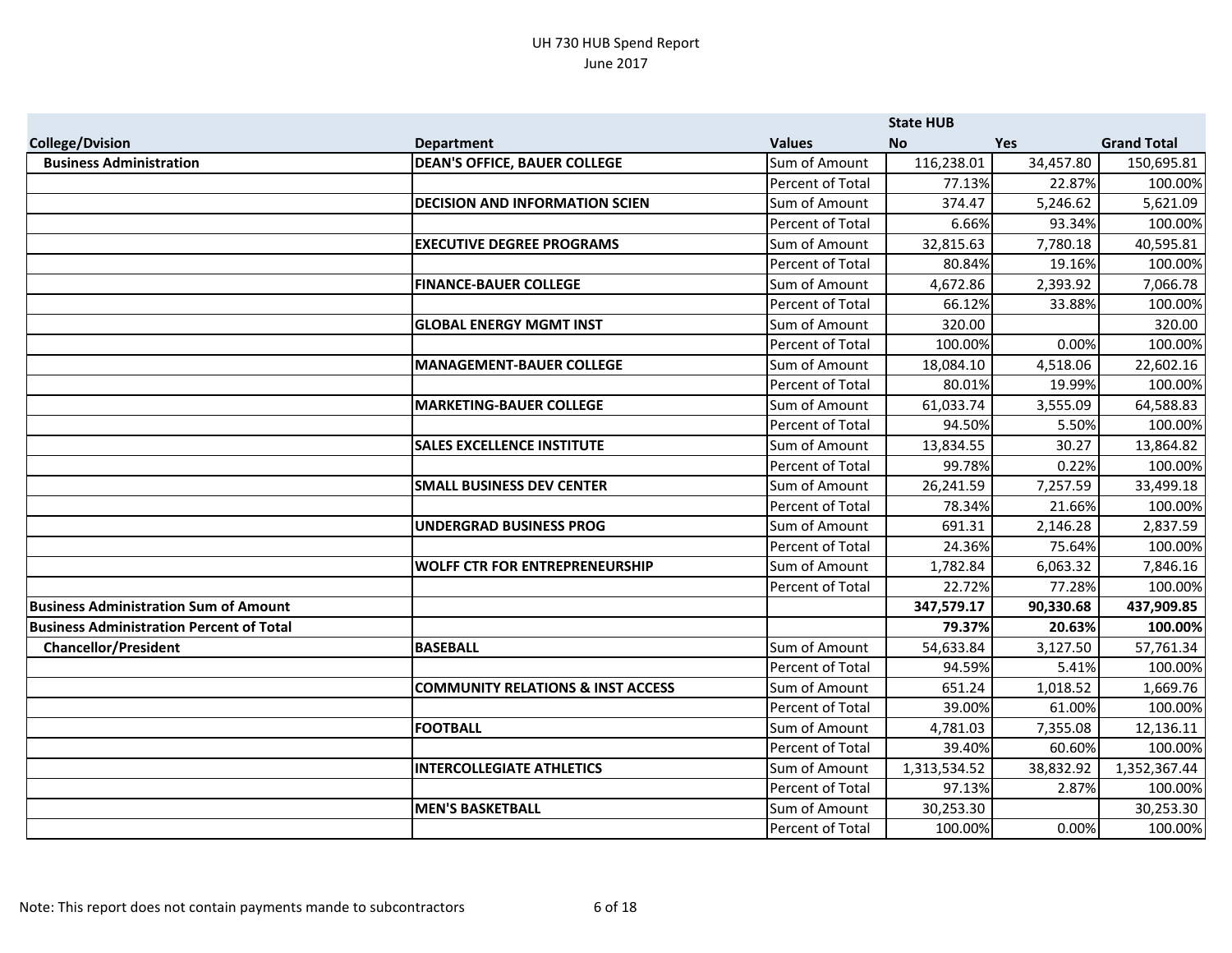|                                              |                                      |                  | <b>State HUB</b> |           |                    |
|----------------------------------------------|--------------------------------------|------------------|------------------|-----------|--------------------|
| <b>College/Dvision</b>                       | <b>Department</b>                    | <b>Values</b>    | <b>No</b>        | Yes       | <b>Grand Total</b> |
| <b>Chancellor/President</b>                  | <b>MEN'S TRACK AND FIELD</b>         | Sum of Amount    | 39,360.87        | 2,655.31  | 42,016.18          |
|                                              |                                      | Percent of Total | 93.68%           | 6.32%     | 100.00%            |
|                                              | OFFICE OF SPECIAL EVENTS             | Sum of Amount    | 11,835.97        | 315.67    | 12,151.64          |
|                                              |                                      | Percent of Total | 97.40%           | 2.60%     | 100.00%            |
|                                              | <b>PRESIDENT</b>                     | Sum of Amount    | 584.10           | 2,012.76  | 2,596.86           |
|                                              |                                      | Percent of Total | 22.49%           | 77.51%    | 100.00%            |
|                                              | <b>STAFF COUNCIL</b>                 | Sum of Amount    | 320.00           | 970.01    | 1,290.01           |
|                                              |                                      | Percent of Total | 24.81%           | 75.19%    | 100.00%            |
|                                              | <b>WOMEN'S BASKETBALL</b>            | Sum of Amount    | 6,761.48         |           | 6,761.48           |
|                                              |                                      | Percent of Total | 100.00%          | 0.00%     | 100.00%            |
|                                              | <b>WOMEN'S SOCCER</b>                | Sum of Amount    | 726.78           | 292.50    | 1,019.28           |
|                                              |                                      | Percent of Total | 71.30%           | 28.70%    | 100.00%            |
|                                              | <b>WOMEN'S SOFTBALL</b>              | Sum of Amount    | 811.70           | 1,035.00  | 1,846.70           |
|                                              |                                      | Percent of Total | 43.95%           | 56.05%    | 100.00%            |
|                                              | <b>WOMEN'S SWIMMING &amp; DIVING</b> | Sum of Amount    | 15,929.59        |           | 15,929.59          |
|                                              |                                      | Percent of Total | 100.00%          | 0.00%     | 100.00%            |
|                                              | <b>WOMEN'S TENNIS</b>                | Sum of Amount    | 206.37           |           | 206.37             |
|                                              |                                      | Percent of Total | 100.00%          | 0.00%     | 100.00%            |
| <b>Chancellor/President Sum of Amount</b>    |                                      |                  | 1,480,390.79     | 57,615.27 | 1,538,006.06       |
| <b>Chancellor/President Percent of Total</b> |                                      |                  | 96.25%           | 3.75%     | 100.00%            |
| <b>College of the Arts</b>                   | <b>ART</b>                           | Sum of Amount    | 18,963.60        | 357.13    | 19,320.73          |
|                                              |                                      | Percent of Total | 98.15%           | 1.85%     | 100.00%            |
|                                              | <b>BAND</b>                          | Sum of Amount    | 6,631.19         | 451.25    | 7,082.44           |
|                                              |                                      | Percent of Total | 93.63%           | 6.37%     | 100.00%            |
|                                              | <b>BLAFFER GALLERY</b>               | Sum of Amount    | 12,002.36        | 510.60    | 12,512.96          |
|                                              |                                      | Percent of Total | 95.92%           | 4.08%     | 100.00%            |
|                                              | <b>CWMCA CENTER FOR THE ARTS</b>     | Sum of Amount    | 76,323.38        |           | 76,323.38          |
|                                              |                                      | Percent of Total | 100.00%          | 0.00%     | 100.00%            |
|                                              | <b>DEAN, COLLEGE OF THE ARTS</b>     | Sum of Amount    | 13,909.95        | 1,162.82  | 15,072.77          |
|                                              |                                      | Percent of Total | 92.29%           | 7.71%     | 100.00%            |
|                                              | <b>MUSIC</b>                         | Sum of Amount    | 14,715.87        | 3,121.48  | 17,837.35          |
|                                              |                                      | Percent of Total | 82.50%           | 17.50%    | 100.00%            |
|                                              | <b>THEATER</b>                       | Sum of Amount    | 98,583.58        | 2,430.04  | 101,013.62         |
|                                              |                                      | Percent of Total | 97.59%           | 2.41%     | 100.00%            |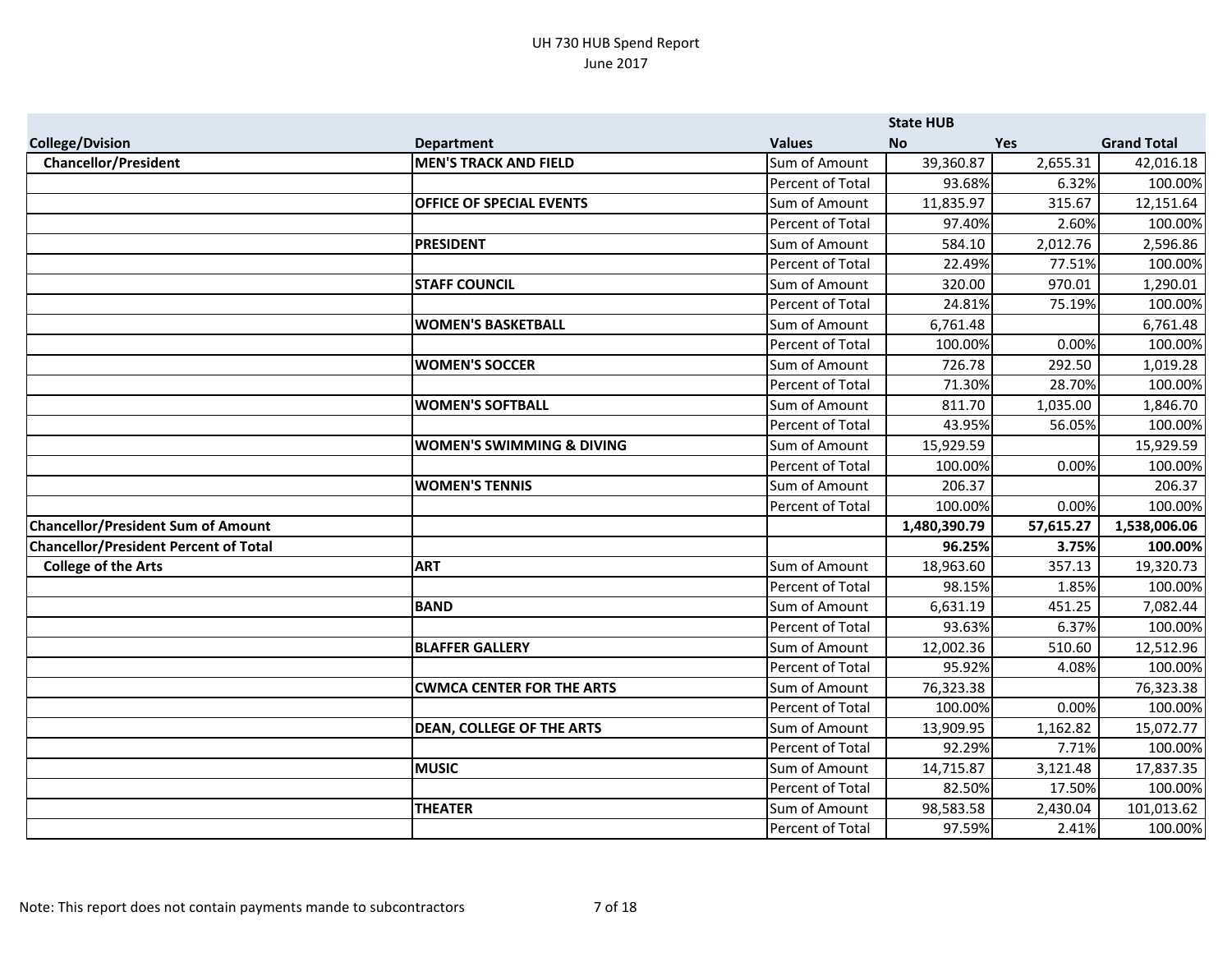|                                      |                                           |                      | <b>State HUB</b> |            |                    |
|--------------------------------------|-------------------------------------------|----------------------|------------------|------------|--------------------|
| <b>College/Dvision</b>               | <b>Department</b>                         | <b>Values</b>        | <b>No</b>        | <b>Yes</b> | <b>Grand Total</b> |
| College of the Arts Sum of Amount    |                                           |                      | 241,129.93       | 8,033.32   | 249,163.25         |
| College of the Arts Percent of Total |                                           |                      | 96.78%           | 3.22%      | 100.00%            |
| <b>Education</b>                     | <b>ASIAN AMERICAN STUDIES</b>             | Sum of Amount        | 14,040.13        | 69.09      | 14,109.22          |
|                                      |                                           | Percent of Total     | 99.51%           | 0.49%      | 100.00%            |
|                                      | <b>CENTER FOR INFO TECH IN EDUCATION</b>  | <b>Sum of Amount</b> | 16,909.99        | 7,715.12   | 24,625.11          |
|                                      |                                           | Percent of Total     | 68.67%           | 31.33%     | 100.00%            |
|                                      | <b>CHARTER SCHOOL</b>                     | Sum of Amount        | 8,310.72         | 1,221.25   | 9,531.97           |
|                                      |                                           | Percent of Total     | 87.19%           | 12.81%     | 100.00%            |
|                                      | <b>CONSISTENCY MGMT &amp; COOP DISCIP</b> | Sum of Amount        | 732.91           | 515.75     | 1,248.66           |
|                                      |                                           | Percent of Total     | 58.70%           | 41.30%     | 100.00%            |
|                                      | <b>CURRICULUM AND INSTRUCTION</b>         | Sum of Amount        | 35,575.60        | 617.21     | 36,192.81          |
|                                      |                                           | Percent of Total     | 98.29%           | 1.71%      | 100.00%            |
|                                      | <b>DEAN, EDUCATION</b>                    | Sum of Amount        | 49,116.66        | 115.12     | 49,231.78          |
|                                      |                                           | Percent of Total     | 99.77%           | 0.23%      | 100.00%            |
|                                      | <b>ED LEADERSHIP &amp; POLICY STUDIES</b> | Sum of Amount        | 4,632.19         | 2,772.40   | 7,404.59           |
|                                      |                                           | Percent of Total     | 62.56%           | 37.44%     | 100.00%            |
|                                      | <b>EDUC EFFECTIVENESS &amp; OUTREACH</b>  | Sum of Amount        | 843.10           | 65.66      | 908.76             |
|                                      |                                           | Percent of Total     | 92.77%           | 7.23%      | 100.00%            |
|                                      | PSYCH, HEALTH & LEARNING SCIENCE          | Sum of Amount        | 29,842.86        | 4,707.39   | 34,550.25          |
|                                      |                                           | Percent of Total     | 86.38%           | 13.62%     | 100.00%            |
| <b>Education Sum of Amount</b>       |                                           |                      | 160,004.16       | 17,798.99  | 177,803.15         |
| <b>Education Percent of Total</b>    |                                           |                      | 89.99%           | 10.01%     | 100.00%            |
| <b>Engineering</b>                   | <b>BIOMEDICAL ENGINEERING</b>             | Sum of Amount        | 161,136.68       | 10,213.99  | 171,350.67         |
|                                      |                                           | Percent of Total     | 94.04%           | 5.96%      | 100.00%            |
|                                      | <b>CHEMICAL ENGINEERING</b>               | Sum of Amount        | 51,830.23        | 7,563.29   | 59,393.52          |
|                                      |                                           | Percent of Total     | 87.27%           | 12.73%     | 100.00%            |
|                                      | <b>CIVIL ENGINEERING</b>                  | Sum of Amount        | 19,724.62        | 12,539.96  | 32,264.58          |
|                                      |                                           | Percent of Total     | 61.13%           | 38.87%     | 100.00%            |
|                                      | <b>COMPOSITE ENGR APPLICATIONS CT</b>     | Sum of Amount        | 393.42           | 54.08      | 447.50             |
|                                      |                                           | Percent of Total     | 87.92%           | 12.08%     | 100.00%            |
|                                      | <b>DEAN, ENGINEERING</b>                  | Sum of Amount        | 24,116.08        | 27,465.47  | 51,581.55          |
|                                      |                                           | Percent of Total     | 46.75%           | 53.25%     | 100.00%            |
|                                      | <b>ELECTRICAL ENGINEERING</b>             | Sum of Amount        | 47,084.22        | 24,194.11  | 71,278.33          |
|                                      |                                           | Percent of Total     | 66.06%           | 33.94%     | 100.00%            |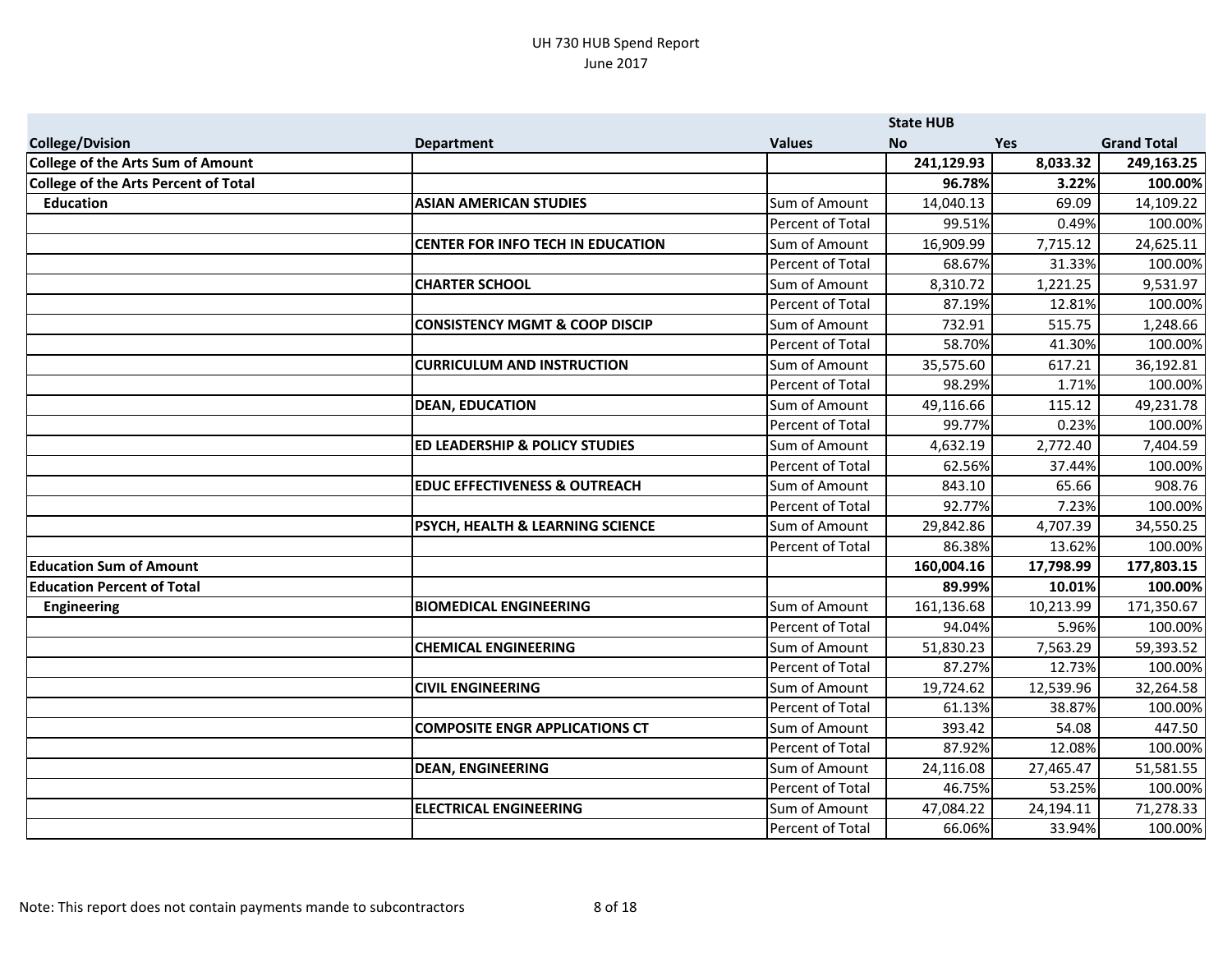|                                        |                                            |                         | <b>State HUB</b> |            |                    |
|----------------------------------------|--------------------------------------------|-------------------------|------------------|------------|--------------------|
| <b>College/Dvision</b>                 | <b>Department</b>                          | <b>Values</b>           | <b>No</b>        | <b>Yes</b> | <b>Grand Total</b> |
| <b>Engineering</b>                     | <b>ENGINEERING SERVICES</b>                | Sum of Amount           | 917.87           | 679.99     | 1,597.86           |
|                                        |                                            | Percent of Total        | 57.44%           | 42.56%     | 100.00%            |
|                                        | <b>INDUSTRIAL ENGINEERING</b>              | Sum of Amount           | 3,764.51         | 3,299.74   | 7,064.25           |
|                                        |                                            | Percent of Total        | 53.29%           | 46.71%     | 100.00%            |
|                                        | <b>INTEGRATED BIO &amp; NANO SYSTEM</b>    | Sum of Amount           | 8,281.24         |            | 8,281.24           |
|                                        |                                            | Percent of Total        | 100.00%          | 0.00%      | 100.00%            |
|                                        | <b>MECHANICAL ENGINEERING</b>              | Sum of Amount           | 295,273.20       | 12,944.33  | 308,217.53         |
|                                        |                                            | Percent of Total        | 95.80%           | 4.20%      | 100.00%            |
|                                        | <b>NATL CTR FOR AIRBORNE LASER MAPPING</b> | Sum of Amount           | 25,050.31        | 7,215.82   | 32,266.13          |
|                                        |                                            | Percent of Total        | 77.64%           | 22.36%     | 100.00%            |
|                                        | PETROLEUM ENGINEERING                      | Sum of Amount           | 96,784.42        | 53,690.90  | 150,475.32         |
|                                        |                                            | Percent of Total        | 64.32%           | 35.68%     | 100.00%            |
| <b>Engineering Sum of Amount</b>       |                                            |                         | 734,356.80       | 159,861.68 | 894,218.48         |
| <b>Engineering Percent of Total</b>    |                                            |                         | 82.12%           | 17.88%     | 100.00%            |
| <b>Graduate College of Social Work</b> | <b>ADMISSIONS-GCSW</b>                     | Sum of Amount           | 1,023.53         | 61.84      | 1,085.37           |
|                                        |                                            | Percent of Total        | 94.30%           | 5.70%      | 100.00%            |
|                                        | <b>AMERICAN HUMANICS</b>                   | Sum of Amount           | 1,387.12         |            | 1,387.12           |
|                                        |                                            | Percent of Total        | 100.00%          | 0.00%      | 100.00%            |
|                                        | <b>CHILD &amp; FAMILY CENTER</b>           | Sum of Amount           | 7,939.27         | 682.81     | 8,622.08           |
|                                        |                                            | Percent of Total        | 92.08%           | 7.92%      | 100.00%            |
|                                        | <b>CTR DRUG &amp; SOCIAL POLICY RESRC</b>  | Sum of Amount           | 344.91           | 82.75      | 427.66             |
|                                        |                                            | Percent of Total        | 80.65%           | 19.35%     | 100.00%            |
|                                        | <b>CTR FOR HEALTH EQUITY &amp; EVAL</b>    | Sum of Amount           | 1,442.92         |            | 1,442.92           |
|                                        |                                            | <b>Percent of Total</b> | 100.00%          | 0.00%      | 100.00%            |
|                                        | <b>DEAN, SOCIAL WORK</b>                   | Sum of Amount           | 3,937.60         | 3,182.43   | 7,120.03           |
|                                        |                                            | Percent of Total        | 55.30%           | 44.70%     | 100.00%            |
|                                        | <b>DEVELOPMENT-GCSW</b>                    | Sum of Amount           | 154.94           | 70.52      | 225.46             |
|                                        |                                            | Percent of Total        | 68.72%           | 31.28%     | 100.00%            |
|                                        | <b>GCSW INFORMATION TECHNOLOGY</b>         | Sum of Amount           | 1,589.37         | 12,146.10  | 13,735.47          |
|                                        |                                            | Percent of Total        | 11.57%           | 88.43%     | 100.00%            |
|                                        | <b>GCSW STUDENT SERVICES</b>               | Sum of Amount           |                  | 136.48     | 136.48             |
|                                        |                                            | Percent of Total        | 0.00%            | 100.00%    | 100.00%            |
|                                        | <b>INACTIVE-JODY WILLIAMS CENTER</b>       | Sum of Amount           | 618.75           |            | 618.75             |
|                                        |                                            | Percent of Total        | 100.00%          | 0.00%      | 100.00%            |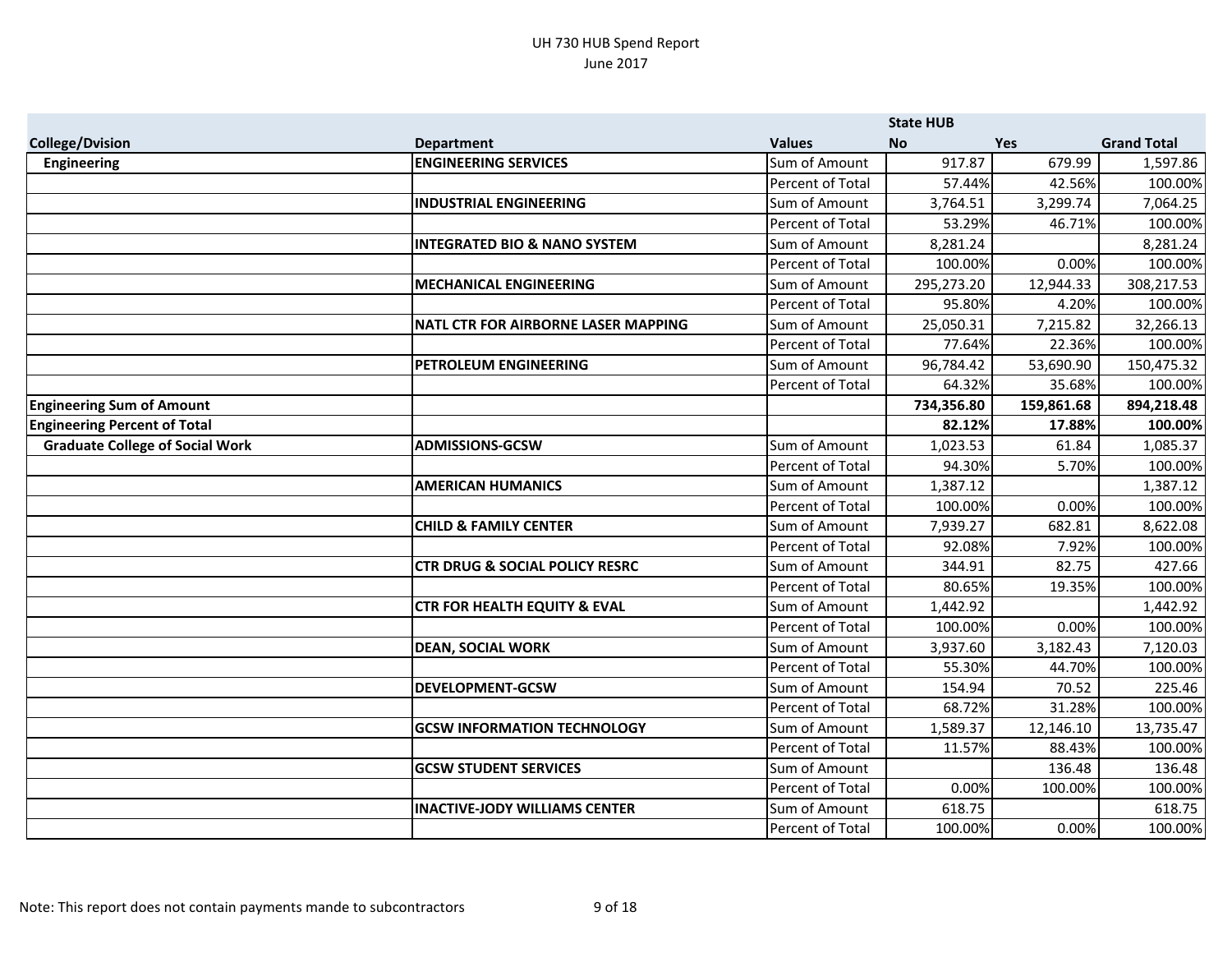|                                                         |                                           |                         | <b>State HUB</b> |            |                    |
|---------------------------------------------------------|-------------------------------------------|-------------------------|------------------|------------|--------------------|
| <b>College/Dvision</b>                                  | <b>Department</b>                         | <b>Values</b>           | <b>No</b>        | <b>Yes</b> | <b>Grand Total</b> |
| <b>Graduate College of Social Work</b>                  | <b>PHD PROGRAM</b>                        | Sum of Amount           |                  | 371.24     | 371.24             |
|                                                         |                                           | <b>Percent of Total</b> | 0.00%            | 100.00%    | 100.00%            |
| <b>Graduate College of Social Work Sum of Amount</b>    |                                           |                         | 18,438.41        | 16,734.17  | 35,172.58          |
| <b>Graduate College of Social Work Percent of Total</b> |                                           |                         | 52.42%           | 47.58%     | 100.00%            |
| <b>Honors College</b>                                   | <b>DEAN, HONORS COLLEGE</b>               | Sum of Amount           | 6,024.71         | 909.49     | 6,934.20           |
|                                                         |                                           | <b>Percent of Total</b> | 86.88%           | 13.12%     | 100.00%            |
|                                                         | <b>OFFICE OF UNDERGRADUATE RESEARCH</b>   | Sum of Amount           | 150.00           |            | 150.00             |
|                                                         |                                           | <b>Percent of Total</b> | 100.00%          | 0.00%      | 100.00%            |
| Honors College Sum of Amount                            |                                           |                         | 6,174.71         | 909.49     | 7,084.20           |
| Honors College Percent of Total                         |                                           |                         | 87.16%           | 12.84%     | 100.00%            |
| <b>Hotel and Restaurant Management</b>                  | <b>DEAN, HOTEL &amp; RESTAURANT MANAG</b> | Sum of Amount           | 4,086.39         | 1,213.86   | 5,300.25           |
|                                                         |                                           | <b>Percent of Total</b> | 77.10%           | 22.90%     | 100.00%            |
|                                                         | HOTEL AND RESTAURANT MANAGEMENT           | Sum of Amount           | 57,449.94        | 5,685.81   | 63,135.75          |
|                                                         |                                           | Percent of Total        | 90.99%           | 9.01%      | 100.00%            |
| <b>Hotel and Restaurant Management Sum of Amount</b>    |                                           |                         | 61,536.33        | 6,899.67   | 68,436.00          |
| Hotel and Restaurant Management Percent of Total        |                                           |                         | 89.92%           | 10.08%     | 100.00%            |
| Law Center                                              | <b>ALUMNI RELATIONS, LAW</b>              | Sum of Amount           |                  | 504.84     | 504.84             |
|                                                         |                                           | <b>Percent of Total</b> | 0.00%            | 100.00%    | 100.00%            |
|                                                         | <b>ASSOCIATE DEAN, LAW</b>                | Sum of Amount           |                  | 531.56     | 531.56             |
|                                                         |                                           | <b>Percent of Total</b> | 0.00%            | 100.00%    | 100.00%            |
|                                                         | <b>BUSINESS SERVICES, LAW</b>             | Sum of Amount           | 9,571.09         | 2,423.42   | 11,994.51          |
|                                                         |                                           | Percent of Total        | 79.80%           | 20.20%     | 100.00%            |
|                                                         | <b>CAREER SERVICES, LAW</b>               | Sum of Amount           | 420.15           | 4,192.03   | 4,612.18           |
|                                                         |                                           | <b>Percent of Total</b> | 9.11%            | 90.89%     | 100.00%            |
|                                                         | <b>CENTER PROGRAMS, LAW</b>               | Sum of Amount           | 550.97           |            | 550.97             |
|                                                         |                                           | Percent of Total        | 100.00%          | 0.00%      | 100.00%            |
|                                                         | <b>CHAIRS AND PROFESSORSHIPS, LAW</b>     | Sum of Amount           |                  | 271.42     | 271.42             |
|                                                         |                                           | Percent of Total        | 0.00%            | 100.00%    | 100.00%            |
|                                                         | <b>DEAN, LAW</b>                          | Sum of Amount           | 300.00           | 2,204.53   | 2,504.53           |
|                                                         |                                           | Percent of Total        | 11.98%           | 88.02%     | 100.00%            |
|                                                         | <b>FACILITIES, LAW</b>                    | Sum of Amount           | 3,865.60         | 1,864.74   | 5,730.34           |
|                                                         |                                           | Percent of Total        | 67.46%           | 32.54%     | 100.00%            |
|                                                         | <b>FACULTY SUPPORT LAW</b>                | Sum of Amount           | 5,326.77         | 2,965.16   | 8,291.93           |
|                                                         |                                           | Percent of Total        | 64.24%           | 35.76%     | 100.00%            |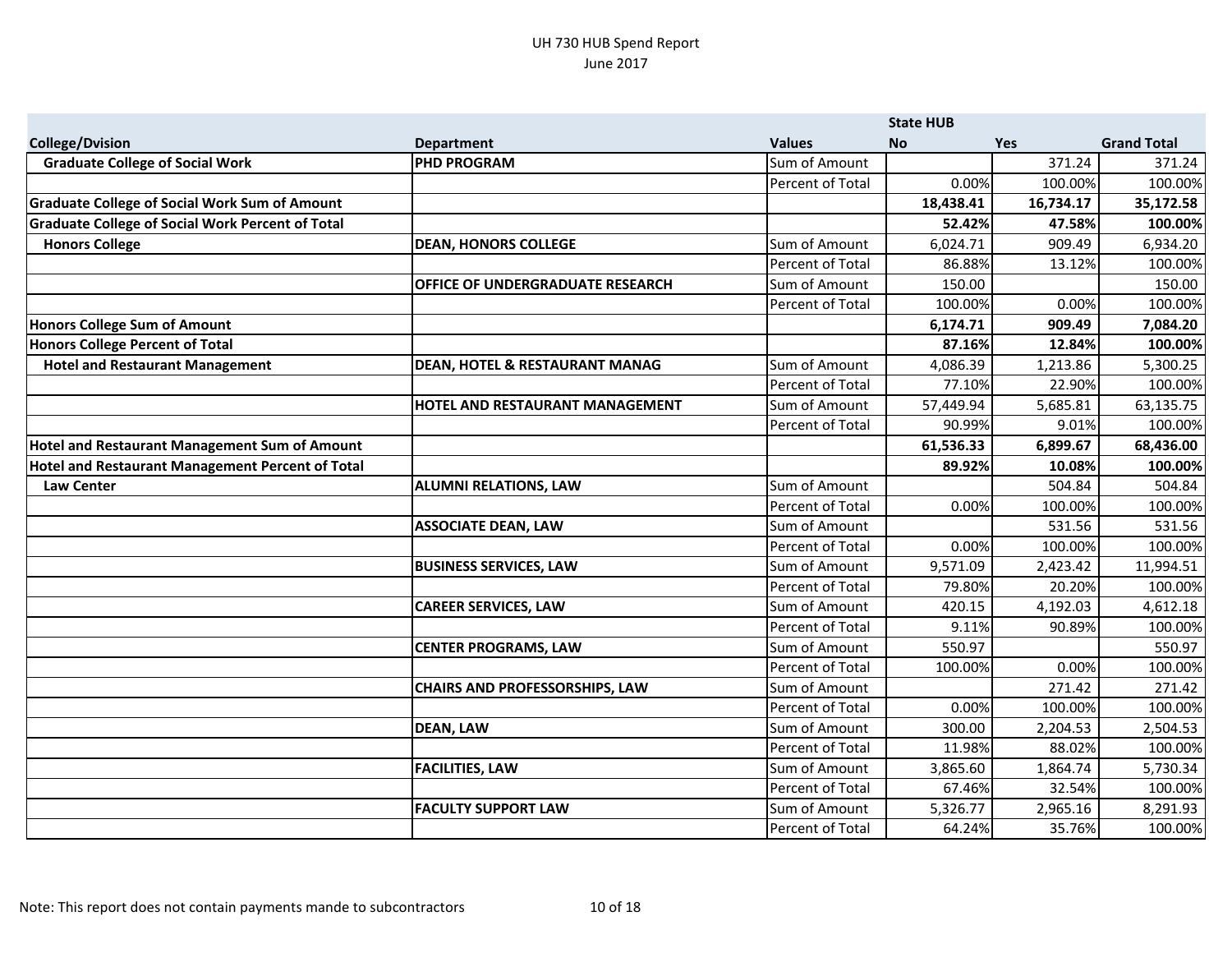|                                         |                                                |                  | <b>State HUB</b> |            |                    |
|-----------------------------------------|------------------------------------------------|------------------|------------------|------------|--------------------|
| <b>College/Dvision</b>                  | <b>Department</b>                              | <b>Values</b>    | <b>No</b>        | <b>Yes</b> | <b>Grand Total</b> |
| <b>Law Center</b>                       | <b>HEALTH LAW &amp; POLICY INSTITUTE</b>       | Sum of Amount    | 1,728.21         | 836.98     | 2,565.19           |
|                                         |                                                | Percent of Total | 67.37%           | 32.63%     | 100.00%            |
|                                         | <b>INNOCENCE PROGRAM</b>                       | Sum of Amount    | 10.82            |            | 10.82              |
|                                         |                                                | Percent of Total | 100.00%          | 0.00%      | 100.00%            |
|                                         | <b>INST OF HIGHER EDU &amp; GOVERNANCE LAW</b> | Sum of Amount    |                  | 359.39     | 359.39             |
|                                         |                                                | Percent of Total | 0.00%            | 100.00%    | 100.00%            |
|                                         | <b>LAW</b>                                     | Sum of Amount    | 14,837.64        |            | 14,837.64          |
|                                         |                                                | Percent of Total | 100.00%          | 0.00%      | 100.00%            |
|                                         | <b>LAW FOUNDATION</b>                          | Sum of Amount    | 196.05           |            | 196.05             |
|                                         |                                                | Percent of Total | 100.00%          | 0.00%      | 100.00%            |
|                                         | <b>LAW INFORMATION TECHNOLOGY</b>              | Sum of Amount    | 2,470.28         | 48,166.19  | 50,636.47          |
|                                         |                                                | Percent of Total | 4.88%            | 95.12%     | 100.00%            |
|                                         | <b>LAW LIBRARY</b>                             | Sum of Amount    | 7,587.40         | 1,076.56   | 8,663.96           |
|                                         |                                                | Percent of Total | 87.57%           | 12.43%     | 100.00%            |
|                                         | <b>LEGAL AID CLINIC, LAW</b>                   | Sum of Amount    | 366.75           | 332.76     | 699.51             |
|                                         |                                                | Percent of Total | 52.43%           | 47.57%     | 100.00%            |
|                                         | LEGAL RESEARCH & WRITING, LAW                  | Sum of Amount    | (47.91)          | 821.60     | 773.69             |
|                                         |                                                | Percent of Total | $-6.19%$         | 106.19%    | 100.00%            |
|                                         | <b>PUBLIC RELS &amp; MARKETING, LAW</b>        | Sum of Amount    | 2,479.87         |            | 2,479.87           |
|                                         |                                                | Percent of Total | 100.00%          | 0.00%      | 100.00%            |
|                                         | <b>STUDENT ORGANIZATION, LAW</b>               | Sum of Amount    | 356.64           |            | 356.64             |
|                                         |                                                | Percent of Total | 100.00%          | 0.00%      | 100.00%            |
|                                         | <b>STUDENT SERVICES, LAW</b>                   | Sum of Amount    | 9,168.35         | 1,463.71   | 10,632.06          |
|                                         |                                                | Percent of Total | 86.23%           | 13.77%     | 100.00%            |
| <b>Law Center Sum of Amount</b>         |                                                |                  | 59,188.68        | 68,014.89  | 127,203.57         |
| <b>Law Center Percent of Total</b>      |                                                |                  | 46.53%           | 53.47%     | 100.00%            |
| <b>Liberal Arts and Social Sciences</b> | <b>AEROSPACE STUDIES</b>                       | Sum of Amount    | 734.30           | 200.29     | 934.59             |
|                                         |                                                | Percent of Total | 78.57%           | 21.43%     | 100.00%            |
|                                         | <b>AFRICAN-AMERICAN STUDIES</b>                | Sum of Amount    | 2,923.76         | 2,519.41   | 5,443.17           |
|                                         |                                                | Percent of Total | 53.71%           | 46.29%     | 100.00%            |
|                                         | <b>ARTE PUBLICO</b>                            | Sum of Amount    | 63,850.18        | 291.94     | 64,142.12          |
|                                         |                                                | Percent of Total | 99.54%           | 0.46%      | 100.00%            |
|                                         | <b>CENTER FOR PUBLIC HISTORY</b>               | Sum of Amount    | 18,418.82        | 1,526.26   | 19,945.08          |
|                                         |                                                | Percent of Total | 92.35%           | 7.65%      | 100.00%            |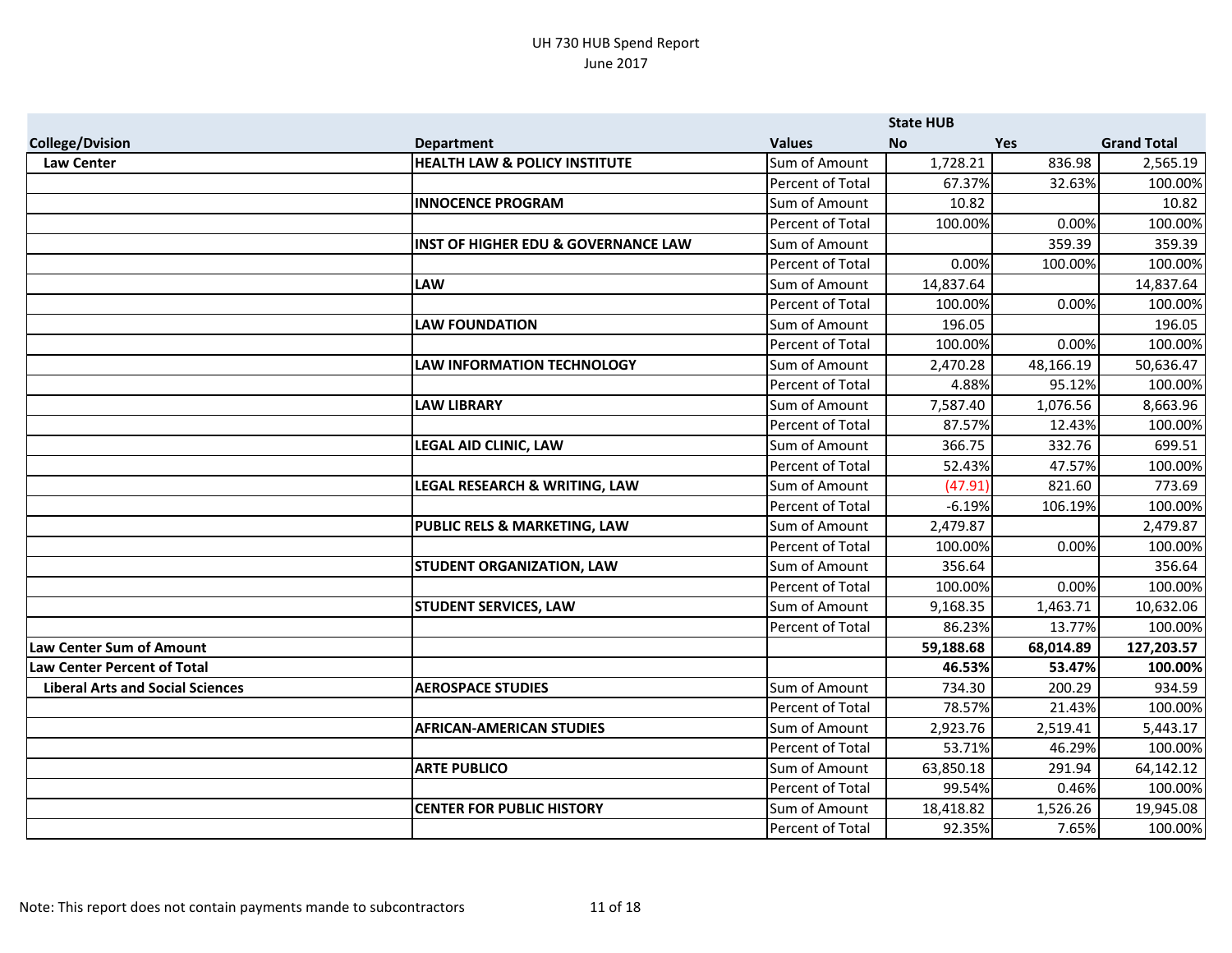|                                         |                                         |                  | <b>State HUB</b> |            |                    |
|-----------------------------------------|-----------------------------------------|------------------|------------------|------------|--------------------|
| <b>College/Dvision</b>                  | <b>Department</b>                       | <b>Values</b>    | <b>No</b>        | <b>Yes</b> | <b>Grand Total</b> |
| <b>Liberal Arts and Social Sciences</b> | <b>COMMUNICATION</b>                    | Sum of Amount    | 30,011.12        | 23,852.22  | 53,863.34          |
|                                         |                                         | Percent of Total | 55.72%           | 44.28%     | 100.00%            |
|                                         | <b>COMMUNICATIONS DISORDERS</b>         | Sum of Amount    | 4,942.93         | 2,582.38   | 7,525.31           |
|                                         |                                         | Percent of Total | 65.68%           | 34.32%     | 100.00%            |
|                                         | <b>COMPARATIVE CULTURAL STUDIES</b>     | Sum of Amount    | 148.64           | 6,312.37   | 6,461.01           |
|                                         |                                         | Percent of Total | 2.30%            | 97.70%     | 100.00%            |
|                                         | <b>CTR NEURO AND BIOMECH RESEARCH</b>   | Sum of Amount    |                  | 112.49     | 112.49             |
|                                         |                                         | Percent of Total | 0.00%            | 100.00%    | 100.00%            |
|                                         | <b>DEAN, LIBERAL ARTS &amp; SOC SCI</b> | Sum of Amount    | 11,577.86        | 17,737.44  | 29,315.30          |
|                                         |                                         | Percent of Total | 39.49%           | 60.51%     | 100.00%            |
|                                         | <b>ECONOMICS</b>                        | Sum of Amount    | 738.67           | 4,460.09   | 5,198.76           |
|                                         |                                         | Percent of Total | 14.21%           | 85.79%     | 100.00%            |
|                                         | <b>ENGLISH</b>                          | Sum of Amount    | 16,814.69        | 7,231.13   | 24,045.82          |
|                                         |                                         | Percent of Total | 69.93%           | 30.07%     | 100.00%            |
|                                         | <b>HEALTH AND HUMAN PERFORMANCE</b>     | Sum of Amount    | 71,393.46        | 12,628.21  | 84,021.67          |
|                                         |                                         | Percent of Total | 84.97%           | 15.03%     | 100.00%            |
|                                         | <b>HISPANIC STUDIES</b>                 | Sum of Amount    | 8,631.41         | 5,291.35   | 13,922.76          |
|                                         |                                         | Percent of Total | 61.99%           | 38.01%     | 100.00%            |
|                                         | <b>HISTORY</b>                          | Sum of Amount    | 5,472.23         | 217.98     | 5,690.21           |
|                                         |                                         | Percent of Total | 96.17%           | 3.83%      | 100.00%            |
|                                         | <b>HOBBY CENTER FOR PUBLIC POLICY</b>   | Sum of Amount    | 36,612.94        | 1,573.03   | 38,185.97          |
|                                         |                                         | Percent of Total | 95.88%           | 4.12%      | 100.00%            |
|                                         | <b>MEXICAN-AMERICAN STUDIES</b>         | Sum of Amount    | 1,847.06         |            | 1,847.06           |
|                                         |                                         | Percent of Total | 100.00%          | 0.00%      | 100.00%            |
|                                         | <b>MILITARY SCIENCE</b>                 | Sum of Amount    | 933.61           | 88.23      | 1,021.84           |
|                                         |                                         | Percent of Total | 91.37%           | 8.63%      | 100.00%            |
|                                         | <b>MODERN AND CLASSICAL LANGUAGES</b>   | Sum of Amount    | 4,346.13         | 2,056.96   | 6,403.09           |
|                                         |                                         | Percent of Total | 67.88%           | 32.12%     | 100.00%            |
|                                         | <b>POLITICAL SCIENCE</b>                | Sum of Amount    | 4,025.33         | 1,649.17   | 5,674.50           |
|                                         |                                         | Percent of Total | 70.94%           | 29.06%     | 100.00%            |
|                                         | <b>PSYCHOLOGY</b>                       | Sum of Amount    | 25,792.30        | 7,963.31   | 33,755.61          |
|                                         |                                         | Percent of Total | 76.41%           | 23.59%     | 100.00%            |
|                                         | <b>PUBLIC ADMINISTRATION PROGRAM</b>    | Sum of Amount    | 189.00           |            | 189.00             |
|                                         |                                         | Percent of Total | 100.00%          | 0.00%      | 100.00%            |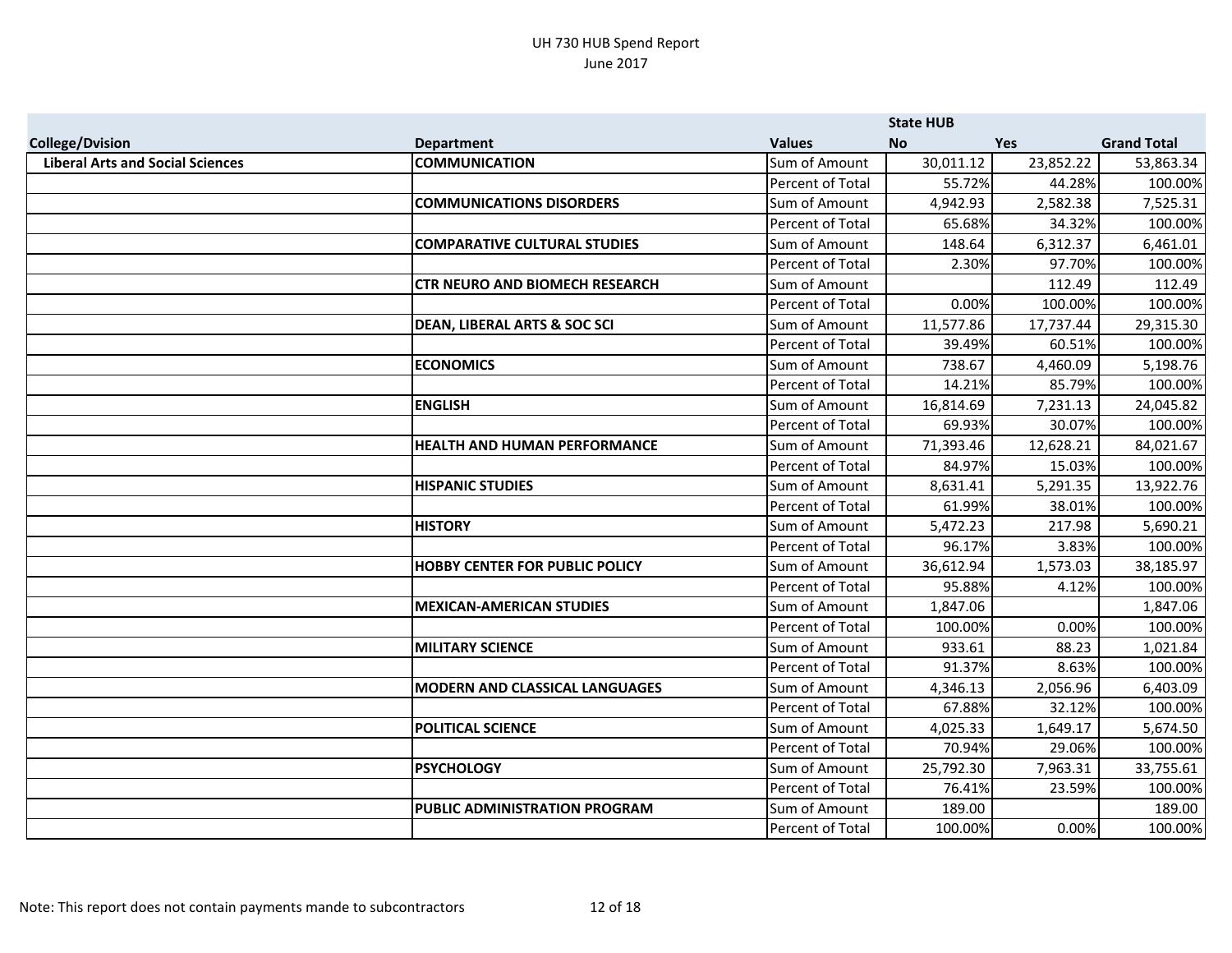|                                                          |                                                       |                         | <b>State HUB</b> |            |                    |
|----------------------------------------------------------|-------------------------------------------------------|-------------------------|------------------|------------|--------------------|
| <b>College/Dvision</b>                                   | <b>Department</b>                                     | <b>Values</b>           | <b>No</b>        | <b>Yes</b> | <b>Grand Total</b> |
| <b>Liberal Arts and Social Sciences</b>                  | <b>SOCIOLOGY</b>                                      | Sum of Amount           | 3,405.51         | 17,693.21  | 21,098.72          |
|                                                          |                                                       | Percent of Total        | 16.14%           | 83.86%     | 100.00%            |
|                                                          | <b>WOMEN'S STUDIES PROGRAM</b>                        | Sum of Amount           | 1,188.23         | 465.12     | 1,653.35           |
|                                                          |                                                       | Percent of Total        | 71.87%           | 28.13%     | 100.00%            |
| <b>Liberal Arts and Social Sciences Sum of Amount</b>    |                                                       |                         | 313,998.18       | 116,452.59 | 430,450.77         |
| <b>Liberal Arts and Social Sciences Percent of Total</b> |                                                       |                         | 72.95%           | 27.05%     | 100.00%            |
| Library                                                  | UNIVERSITY LIBRARIES                                  | Sum of Amount           | 542,712.63       | 24,243.67  | 566,956.30         |
|                                                          |                                                       | <b>Percent of Total</b> | 95.72%           | 4.28%      | 100.00%            |
| <b>Library Sum of Amount</b>                             |                                                       |                         | 542,712.63       | 24,243.67  | 566,956.30         |
| <b>Library Percent of Total</b>                          |                                                       |                         | 95.72%           | 4.28%      | 100.00%            |
| <b>Natural Science and Mathematics</b>                   | <b>BIOLOGY &amp; BIOCHEMISTRY</b>                     | Sum of Amount           | 155,265.32       | 14,320.70  | 169,586.02         |
|                                                          |                                                       | Percent of Total        | 91.56%           | 8.44%      | 100.00%            |
|                                                          | <b>CHEMISTRY</b>                                      | Sum of Amount           | 135,987.36       | 5,281.66   | 141,269.02         |
|                                                          |                                                       | Percent of Total        | 96.26%           | 3.74%      | 100.00%            |
|                                                          | <b>COMPUTER SCIENCE</b>                               | Sum of Amount           | 21,744.23        | 203.50     | 21,947.73          |
|                                                          |                                                       | Percent of Total        | 99.07%           | 0.93%      | 100.00%            |
|                                                          | <b>CTR FOR NUCLEAR RECEPTORS &amp; CELL SIGNALING</b> | Sum of Amount           | 34,791.80        | 2,106.79   | 36,898.59          |
|                                                          |                                                       | Percent of Total        | 94.29%           | 5.71%      | 100.00%            |
|                                                          | <b>DEAN, NATURAL SCIENCE &amp; MATHE</b>              | Sum of Amount           | 37,821.02        | 5,307.24   | 43,128.26          |
|                                                          |                                                       | Percent of Total        | 87.69%           | 12.31%     | 100.00%            |
|                                                          | <b>EARTH AND ATMOSPHERIC SCIENCES</b>                 | Sum of Amount           | 48,371.91        | 27,849.93  | 76,221.84          |
|                                                          |                                                       | Percent of Total        | 63.46%           | 36.54%     | 100.00%            |
|                                                          | <b>HOUSTON COASTAL CENTER</b>                         | Sum of Amount           | 1,155.73         | 142.90     | 1,298.63           |
|                                                          |                                                       | Percent of Total        | 89.00%           | 11.00%     | 100.00%            |
|                                                          | <b>MATHEMATICS</b>                                    | Sum of Amount           | 62,899.64        | 8,999.64   | 71,899.28          |
|                                                          |                                                       | Percent of Total        | 87.48%           | 12.52%     | 100.00%            |
|                                                          | <b>PHYSICS</b>                                        | Sum of Amount           | 59,759.05        | 8,221.44   | 67,980.49          |
|                                                          |                                                       | Percent of Total        | 87.91%           | 12.09%     | 100.00%            |
| <b>Natural Science and Mathematics Sum of Amount</b>     |                                                       |                         | 557,796.06       | 72,433.80  | 630,229.86         |
| <b>Natural Science and Mathematics Percent of Total</b>  |                                                       |                         | 88.51%           | 11.49%     | 100.00%            |
| <b>Optometry</b>                                         | <b>DEAN, OPTOMETRY</b>                                | Sum of Amount           | 160,657.66       | 19,169.66  | 179,827.32         |
|                                                          |                                                       | Percent of Total        | 89.34%           | 10.66%     | 100.00%            |
|                                                          | <b>OPT VISION SCIENCES</b>                            | Sum of Amount           | 54,737.25        | 5,298.09   | 60,035.34          |
|                                                          |                                                       | Percent of Total        | 91.18%           | 8.82%      | 100.00%            |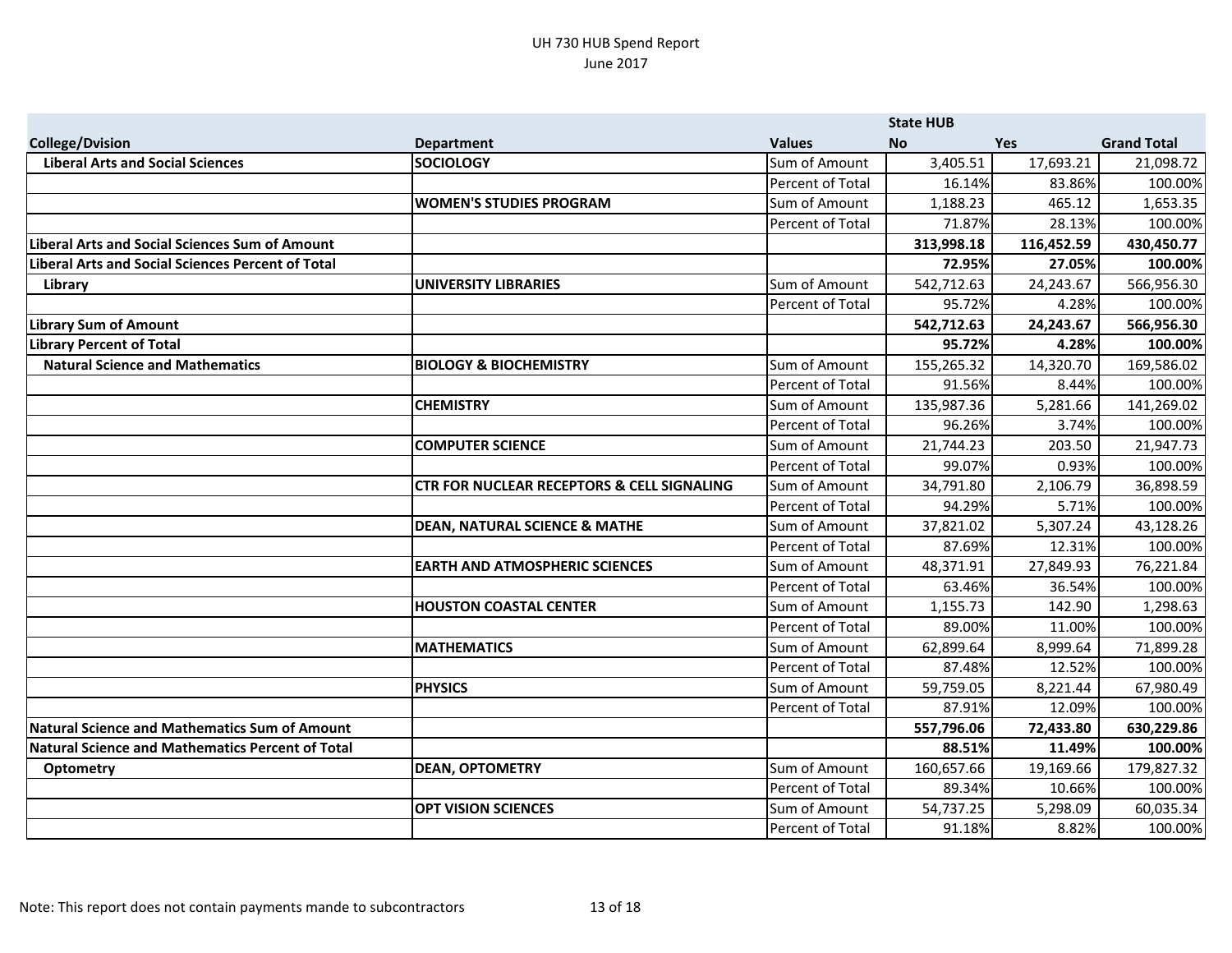|                                   |                                                     |                  | <b>State HUB</b> |           |                    |
|-----------------------------------|-----------------------------------------------------|------------------|------------------|-----------|--------------------|
| <b>College/Dvision</b>            | <b>Department</b>                                   | <b>Values</b>    | <b>No</b>        | Yes       | <b>Grand Total</b> |
| <b>Optometry</b>                  | <b>OPTOMETRY CLINIC</b>                             | Sum of Amount    | 406,980.41       | 17,876.65 | 424,857.06         |
|                                   |                                                     | Percent of Total | 95.79%           | 4.21%     | 100.00%            |
| <b>Optometry Sum of Amount</b>    |                                                     |                  | 622,375.32       | 42,344.40 | 664,719.72         |
| <b>Optometry Percent of Total</b> |                                                     |                  | 93.63%           | 6.37%     | 100.00%            |
| Pharmacy                          | <b>DEAN, PHARMACY</b>                               | Sum of Amount    | 74,925.71        | 30,257.92 | 105,183.63         |
|                                   |                                                     | Percent of Total | 71.23%           | 28.77%    | 100.00%            |
|                                   | <b>EXPERIENTIAL PROGRAMS</b>                        | Sum of Amount    | 12,250.01        |           | 12,250.01          |
|                                   |                                                     | Percent of Total | 100.00%          | 0.00%     | 100.00%            |
|                                   | PHAR HEALTH OUTCOMES & POLICY                       | Sum of Amount    | 154.41           | 3,008.01  | 3,162.42           |
|                                   |                                                     | Percent of Total | 4.88%            | 95.12%    | 100.00%            |
|                                   | PHARM PRACTICE & TRANS RESEARCH                     | Sum of Amount    | 58,232.95        | 2,332.66  | 60,565.61          |
|                                   |                                                     | Percent of Total | 96.15%           | 3.85%     | 100.00%            |
|                                   | PHARMACOLOGICAL & PHARMACEUTIC                      | Sum of Amount    | 143,850.94       | 8,497.75  | 152,348.69         |
|                                   |                                                     | Percent of Total | 94.42%           | 5.58%     | 100.00%            |
|                                   | <b>STUDENT SERVICES PHARMACY</b>                    | Sum of Amount    | 612.86           | 45.30     | 658.16             |
|                                   |                                                     | Percent of Total | 93.12%           | 6.88%     | 100.00%            |
| <b>Pharmacy Sum of Amount</b>     |                                                     |                  | 290,026.88       | 44,141.64 | 334,168.52         |
| <b>Pharmacy Percent of Total</b>  |                                                     |                  | 86.79%           | 13.21%    | 100.00%            |
| Research                          | ADVANCED MANUFACTURING INSTITUTE (AMI)              | Sum of Amount    | 13,643.64        |           | 13,643.64          |
|                                   |                                                     | Percent of Total | 100.00%          | 0.00%     | 100.00%            |
|                                   | <b>ANIMAL CARE OPERATIONS</b>                       | Sum of Amount    | 48,727.26        | 294.65    | 49,021.91          |
|                                   |                                                     | Percent of Total | 99.40%           | 0.60%     | 100.00%            |
|                                   | <b>BUSINESS OPERATIONS &amp; IT</b>                 | Sum of Amount    | 280.01           | 1,985.03  | 2,265.04           |
|                                   |                                                     | Percent of Total | 12.36%           | 87.64%    | 100.00%            |
|                                   | <b>CENTER FOR ADVANCED COMPUTING &amp; DATA SYS</b> | Sum of Amount    | 176,419.03       | 28,220.58 | 204,639.61         |
|                                   |                                                     | Percent of Total | 86.21%           | 13.79%    | 100.00%            |
|                                   | <b>CENTER FOR ADVANCED MATERIALS</b>                | Sum of Amount    | 6,951.68         | 136.53    | 7,088.21           |
|                                   |                                                     | Percent of Total | 98.07%           | 1.93%     | 100.00%            |
|                                   | <b>CENTER FOR INDUSTRIAL PARTNERS</b>               | Sum of Amount    |                  | 5,466.16  | 5,466.16           |
|                                   |                                                     | Percent of Total | 0.00%            | 100.00%   | 100.00%            |
|                                   | <b>ENVIRONMENT HEALTH &amp; LIFE SAFETY</b>         | Sum of Amount    | 5,177.47         |           | 5,177.47           |
|                                   |                                                     | Percent of Total | 100.00%          | 0.00%     | 100.00%            |
|                                   | <b>GRANT DEVELOPMENT</b>                            | Sum of Amount    | 195.40           | 163.74    | 359.14             |
|                                   |                                                     | Percent of Total | 54.41%           | 45.59%    | 100.00%            |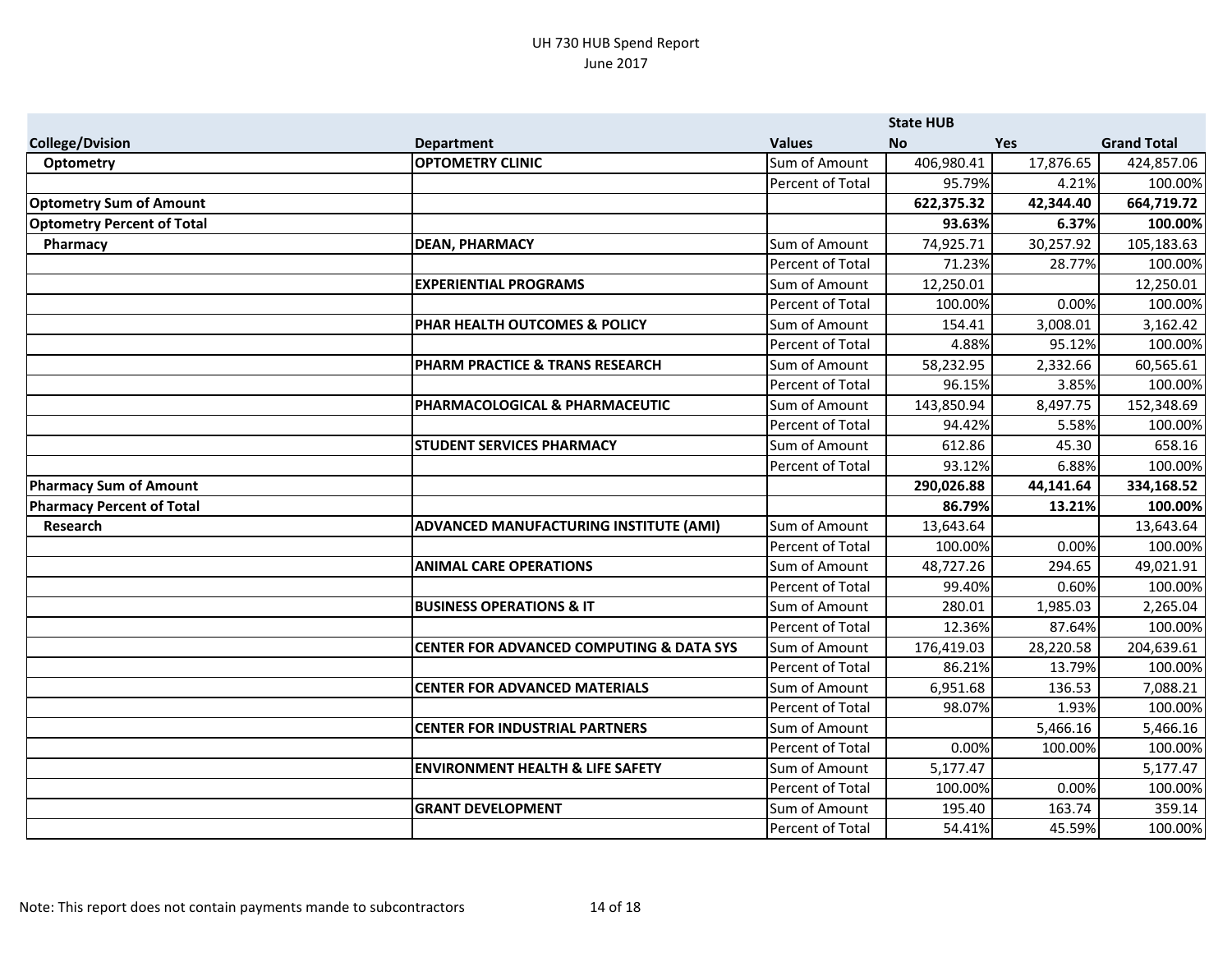|                                           |                                                |                  | <b>State HUB</b> |            |                    |
|-------------------------------------------|------------------------------------------------|------------------|------------------|------------|--------------------|
| <b>College/Dvision</b>                    | <b>Department</b>                              | <b>Values</b>    | <b>No</b>        | <b>Yes</b> | <b>Grand Total</b> |
| Research                                  | <b>GRANTS AND CONTRACTS</b>                    | Sum of Amount    | 2,353.86         | 155.30     | 2,509.16           |
|                                           |                                                | Percent of Total | 93.81%           | 6.19%      | 100.00%            |
|                                           | <b>HEALTH RESEARCH INSTITUTE</b>               | Sum of Amount    | 5,333.55         | 1,226.87   | 6,560.42           |
|                                           |                                                | Percent of Total | 81.30%           | 18.70%     | 100.00%            |
|                                           | OFFICE OF INTELLECTUAL PROPERTY MGMT           | Sum of Amount    | 264,413.46       | 2,753.62   | 267,167.08         |
|                                           |                                                | Percent of Total | 98.97%           | 1.03%      | 100.00%            |
|                                           | <b>RESEARCH</b>                                | Sum of Amount    | 191,484.98       | 4,571.88   | 196,056.86         |
|                                           |                                                | Percent of Total | 97.67%           | 2.33%      | 100.00%            |
|                                           | <b>RESEARCH INVESTMENT FUND</b>                | Sum of Amount    | 172,193.98       |            | 172,193.98         |
|                                           |                                                | Percent of Total | 100.00%          | 0.00%      | 100.00%            |
|                                           | <b>RESEARCH POLICIES/COMPLIANCE/COMMITTEES</b> | Sum of Amount    | 1,267.98         | 238.74     | 1,506.72           |
|                                           |                                                | Percent of Total | 84.15%           | 15.85%     | 100.00%            |
|                                           | <b>TIMES</b>                                   | Sum of Amount    | 33,911.48        | 4,171.38   | 38,082.86          |
|                                           |                                                | Percent of Total | 89.05%           | 10.95%     | 100.00%            |
|                                           | TX CTR SUPERCONDUCTIVITY AT UH                 | Sum of Amount    | 27,036.55        | 4,970.16   | 32,006.71          |
|                                           |                                                | Percent of Total | 84.47%           | 15.53%     | 100.00%            |
|                                           | TX OBESITY RESEARCH CENTER                     | Sum of Amount    | 6,189.40         |            | 6,189.40           |
|                                           |                                                | Percent of Total | 100.00%          | 0.00%      | 100.00%            |
|                                           | UH SEQUENCING CORE FACILITY                    | Sum of Amount    | 41,419.85        |            | 41,419.85          |
|                                           |                                                | Percent of Total | 100.00%          | 0.00%      | 100.00%            |
| <b>Research Sum of Amount</b>             |                                                |                  | 996,999.58       | 54,354.64  | 1,051,354.22       |
| <b>Research Percent of Total</b>          |                                                |                  | 94.83%           | 5.17%      | 100.00%            |
| <b>School of Nursing</b>                  | <b>DEAN, SCHOOL OF NURSING</b>                 | Sum of Amount    | 11,245.03        | 2,631.23   | 13,876.26          |
|                                           |                                                | Percent of Total | 81.04%           | 18.96%     | 100.00%            |
| <b>School of Nursing Sum of Amount</b>    |                                                |                  | 11,245.03        | 2,631.23   | 13,876.26          |
| <b>School of Nursing Percent of Total</b> |                                                |                  | 81.04%           | 18.96%     | 100.00%            |
| <b>Student Affairs</b>                    | <b>ADMISSIONS</b>                              | Sum of Amount    | 24,033.93        | 1,863.25   | 25,897.18          |
|                                           |                                                | Percent of Total | 92.81%           | 7.19%      | 100.00%            |
|                                           | <b>CAMPUS RECREATION</b>                       | Sum of Amount    | 44,409.17        | 326.12     | 44,735.29          |
|                                           |                                                | Percent of Total | 99.27%           | 0.73%      | 100.00%            |
|                                           | <b>CAMPUS SOLUTIONS SERVICES</b>               | Sum of Amount    | 567.74           | 33,680.02  | 34,247.76          |
|                                           |                                                | Percent of Total | 1.66%            | 98.34%     | 100.00%            |
|                                           | <b>CENTER FOR DIVERSITY &amp; INCLUSION</b>    | Sum of Amount    | 333.01           | 178.44     | 511.45             |
|                                           |                                                | Percent of Total | 65.11%           | 34.89%     | 100.00%            |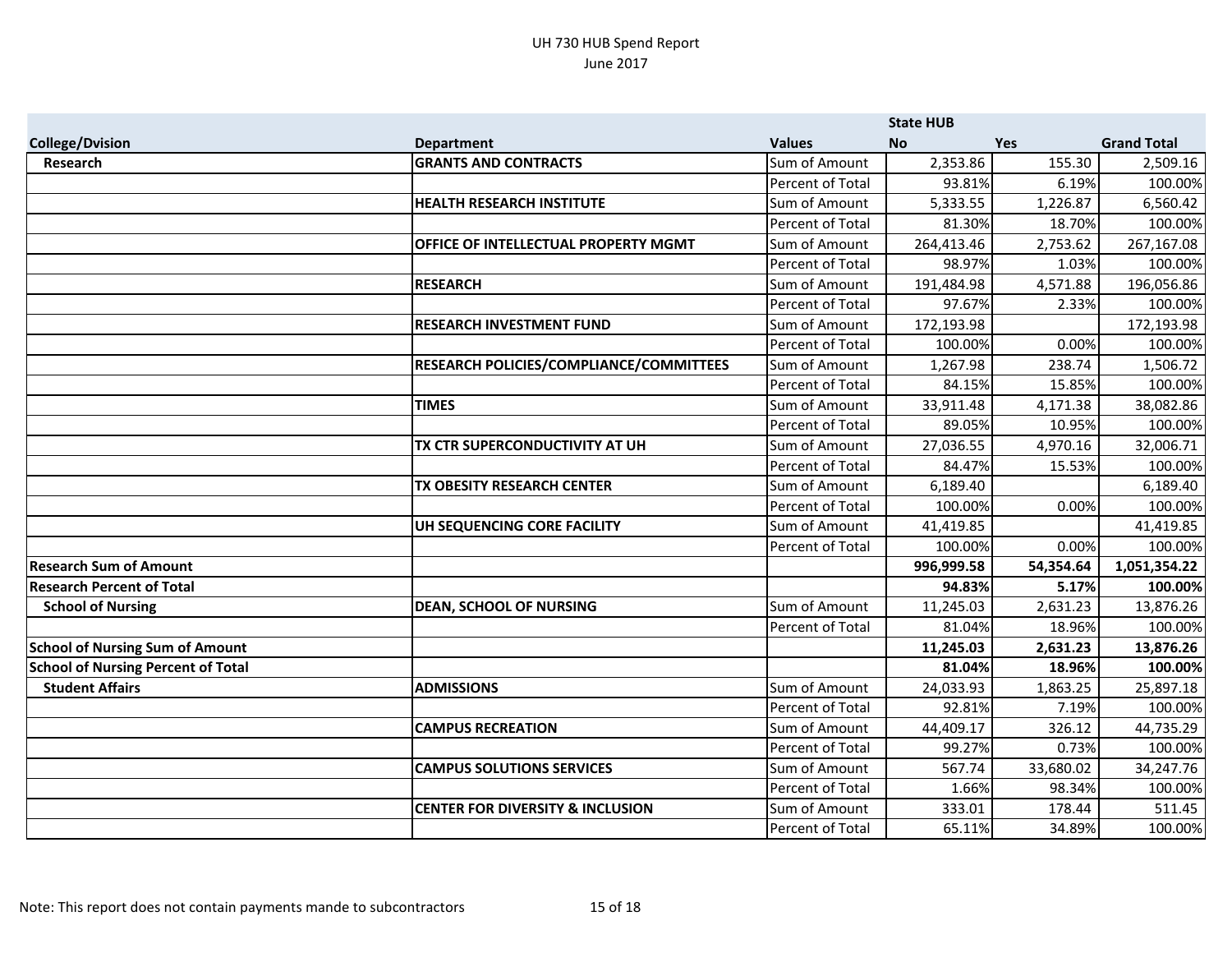|                        |                                                  |                  | <b>State HUB</b> |            |                    |
|------------------------|--------------------------------------------------|------------------|------------------|------------|--------------------|
| <b>College/Dvision</b> | <b>Department</b>                                | <b>Values</b>    | <b>No</b>        | <b>Yes</b> | <b>Grand Total</b> |
| <b>Student Affairs</b> | <b>CENTER FOR FRATERNITY &amp; SORORITY LIFE</b> | Sum of Amount    | 255.62           |            | 255.62             |
|                        |                                                  | Percent of Total | 100.00%          | 0.00%      | 100.00%            |
|                        | <b>CENTER FOR STUDENT INVOLVEMENT</b>            | Sum of Amount    | 26,767.05        | 1,666.49   | 28,433.54          |
|                        |                                                  | Percent of Total | 94.14%           | 5.86%      | 100.00%            |
|                        | <b>CENTER FOR STUDENT MEDIA</b>                  | Sum of Amount    | 7,061.15         | 897.76     | 7,958.91           |
|                        |                                                  | Percent of Total | 88.72%           | 11.28%     | 100.00%            |
|                        | <b>CENTER FOR STUDENTS W/DISABILITIES</b>        | Sum of Amount    | 68,011.65        | 48,443.70  | 116,455.35         |
|                        |                                                  | Percent of Total | 58.40%           | 41.60%     | 100.00%            |
|                        | <b>CHILDREN'S LEARNING CENTER</b>                | Sum of Amount    | 9,154.22         | 1,337.29   | 10,491.51          |
|                        |                                                  | Percent of Total | 87.25%           | 12.75%     | 100.00%            |
|                        | <b>COUGARS IN RECOVERY</b>                       | Sum of Amount    | 1,211.22         | 501.10     | 1,712.32           |
|                        |                                                  | Percent of Total | 70.74%           | 29.26%     | 100.00%            |
|                        | <b>COUNSELING AND PSYCH SVCS</b>                 | Sum of Amount    | 284.38           | 8,617.83   | 8,902.21           |
|                        |                                                  | Percent of Total | 3.19%            | 96.81%     | 100.00%            |
|                        | <b>DEAN OF STUDENTS</b>                          | Sum of Amount    | 449.03           | 2,477.71   | 2,926.74           |
|                        |                                                  | Percent of Total | 15.34%           | 84.66%     | 100.00%            |
|                        | <b>ENROLLMENT MANAGEMENT SERVICES</b>            | Sum of Amount    | 10,979.47        | 131.26     | 11,110.73          |
|                        |                                                  | Percent of Total | 98.82%           | 1.18%      | 100.00%            |
|                        | <b>LGBTQ RESOURCE CENTER</b>                     | Sum of Amount    | 67.50            | 260.06     | 327.56             |
|                        |                                                  | Percent of Total | 20.61%           | 79.39%     | 100.00%            |
|                        | <b>OFFICE OF THE UNIVERSITY REGISTRAR</b>        | Sum of Amount    | 64,141.26        | 150.64     | 64,291.90          |
|                        |                                                  | Percent of Total | 99.77%           | 0.23%      | 100.00%            |
|                        | <b>RELIGION CENTER</b>                           | Sum of Amount    | 1,369.53         | 49.87      | 1,419.40           |
|                        |                                                  | Percent of Total | 96.49%           | 3.51%      | 100.00%            |
|                        | <b>SCHOLARSHIPS AND FINANCIAL AID</b>            | Sum of Amount    | 11,102.36        |            | 11,102.36          |
|                        |                                                  | Percent of Total | 100.00%          | 0.00%      | 100.00%            |
|                        | <b>STU COMMUNICATION &amp; MARKETING</b>         | Sum of Amount    | 3,713.80         |            | 3,713.80           |
|                        |                                                  | Percent of Total | 100.00%          | 0.00%      | 100.00%            |
|                        | <b>STUDENT AFFAIRS</b>                           | Sum of Amount    | 5,891.05         | 644.51     | 6,535.56           |
|                        |                                                  | Percent of Total | 90.14%           | 9.86%      | 100.00%            |
|                        | <b>STUDENT AFFAIRS BUSINESS SERVICES</b>         | Sum of Amount    | 473.39           | 297.42     | 770.81             |
|                        |                                                  | Percent of Total | 61.41%           | 38.59%     | 100.00%            |
|                        | <b>STUDENT AFFAIRS IT SERVICES</b>               | Sum of Amount    | 1,884.40         |            | 1,884.40           |
|                        |                                                  | Percent of Total | 100.00%          | 0.00%      | 100.00%            |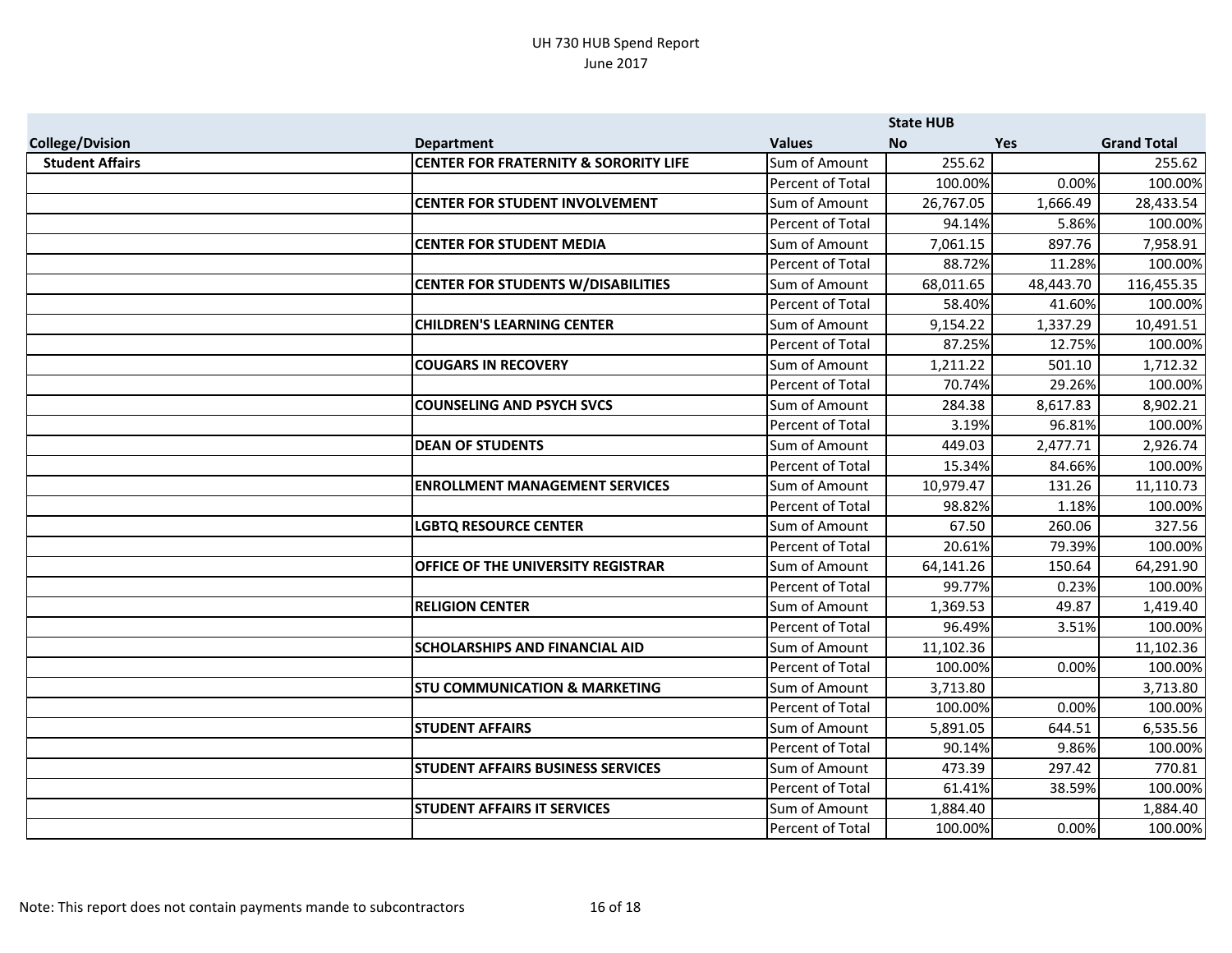|                                         |                                           |                  | <b>State HUB</b> |            |                    |
|-----------------------------------------|-------------------------------------------|------------------|------------------|------------|--------------------|
| <b>College/Dvision</b>                  | <b>Department</b>                         | <b>Values</b>    | <b>No</b>        | <b>Yes</b> | <b>Grand Total</b> |
| <b>Student Affairs</b>                  | <b>STUDENT CENTER</b>                     | Sum of Amount    | 33,368.09        | 6,126.33   | 39,494.42          |
|                                         |                                           | Percent of Total | 84.49%           | 15.51%     | 100.00%            |
|                                         | <b>STUDENT HEALTH CENTER</b>              | Sum of Amount    | 17,529.66        | 1,525.06   | 19,054.72          |
|                                         |                                           | Percent of Total | 92.00%           | 8.00%      | 100.00%            |
|                                         | <b>STUDENT HOUSING - RESID LIFE</b>       | Sum of Amount    | 99,788.94        | 6,157.90   | 105,946.84         |
|                                         |                                           | Percent of Total | 94.19%           | 5.81%      | 100.00%            |
|                                         | UNIVERSITY CAREER SERVICES                | Sum of Amount    | 4,468.32         |            | 4,468.32           |
|                                         |                                           | Percent of Total | 100.00%          | 0.00%      | 100.00%            |
|                                         | <b>URBAN EXPERIENCE VPSA</b>              | Sum of Amount    | 448.05           |            | 448.05             |
|                                         |                                           | Percent of Total | 100.00%          | 0.00%      | 100.00%            |
|                                         | <b>VETERAN SERVICES</b>                   | Sum of Amount    | 90.62            | 66.15      | 156.77             |
|                                         |                                           | Percent of Total | 57.80%           | 42.20%     | 100.00%            |
|                                         | <b>WELLNESS CENTER</b>                    | Sum of Amount    | 1,691.97         | 76.02      | 1,767.99           |
|                                         |                                           | Percent of Total | 95.70%           | 4.30%      | 100.00%            |
|                                         | <b>WOMEN &amp; GENDER RESOURCE CENTER</b> | Sum of Amount    | 209.86           | 565.64     | 775.50             |
|                                         |                                           | Percent of Total | 27.06%           | 72.94%     | 100.00%            |
| <b>Student Affairs Sum of Amount</b>    |                                           |                  | 439,756.44       | 116,040.57 | 555,797.01         |
| <b>Student Affairs Percent of Total</b> |                                           |                  | 79.12%           | 20.88%     | 100.00%            |
| <b>Technology</b>                       | <b>CENTER FOR LIFE SCIENCES TECH</b>      | Sum of Amount    | 3,586.71         |            | 3,586.71           |
|                                         |                                           | Percent of Total | 100.00%          | 0.00%      | 100.00%            |
|                                         | <b>CONSTRUCTION MANAGEMENT</b>            | Sum of Amount    | 18,631.59        | 10,150.80  | 28,782.39          |
|                                         |                                           | Percent of Total | 64.73%           | 35.27%     | 100.00%            |
|                                         | <b>CTR FOR INFO SCRTY, RES &amp; EDU</b>  | Sum of Amount    | 313.50           | 103.82     | 417.32             |
|                                         |                                           | Percent of Total | 75.12%           | 24.88%     | 100.00%            |
|                                         | <b>DEAN, TECHNOLOGY</b>                   | Sum of Amount    | 14,235.02        | 9,085.77   | 23,320.79          |
|                                         |                                           | Percent of Total | 61.04%           | 38.96%     | 100.00%            |
|                                         | <b>ENGINEERING TECHNOLOGY</b>             | Sum of Amount    | 24,713.42        | 9,463.65   | 34,177.07          |
|                                         |                                           | Percent of Total | 72.31%           | 27.69%     | 100.00%            |
|                                         | HUMAN DEVELOP AND CONSUMER SCI            | Sum of Amount    | 608.96           | 367.85     | 976.81             |
|                                         |                                           | Percent of Total | 62.34%           | 37.66%     | 100.00%            |
|                                         | <b>INFORMATION &amp; LOGISTICS TECH</b>   | Sum of Amount    | 12,161.50        | 2,768.34   | 14,929.84          |
|                                         |                                           | Percent of Total | 81.46%           | 18.54%     | 100.00%            |
| <b>Technology Sum of Amount</b>         |                                           |                  | 74,250.70        | 31,940.23  | 106,190.93         |
| <b>Technology Percent of Total</b>      |                                           |                  | 69.92%           | 30.08%     | 100.00%            |